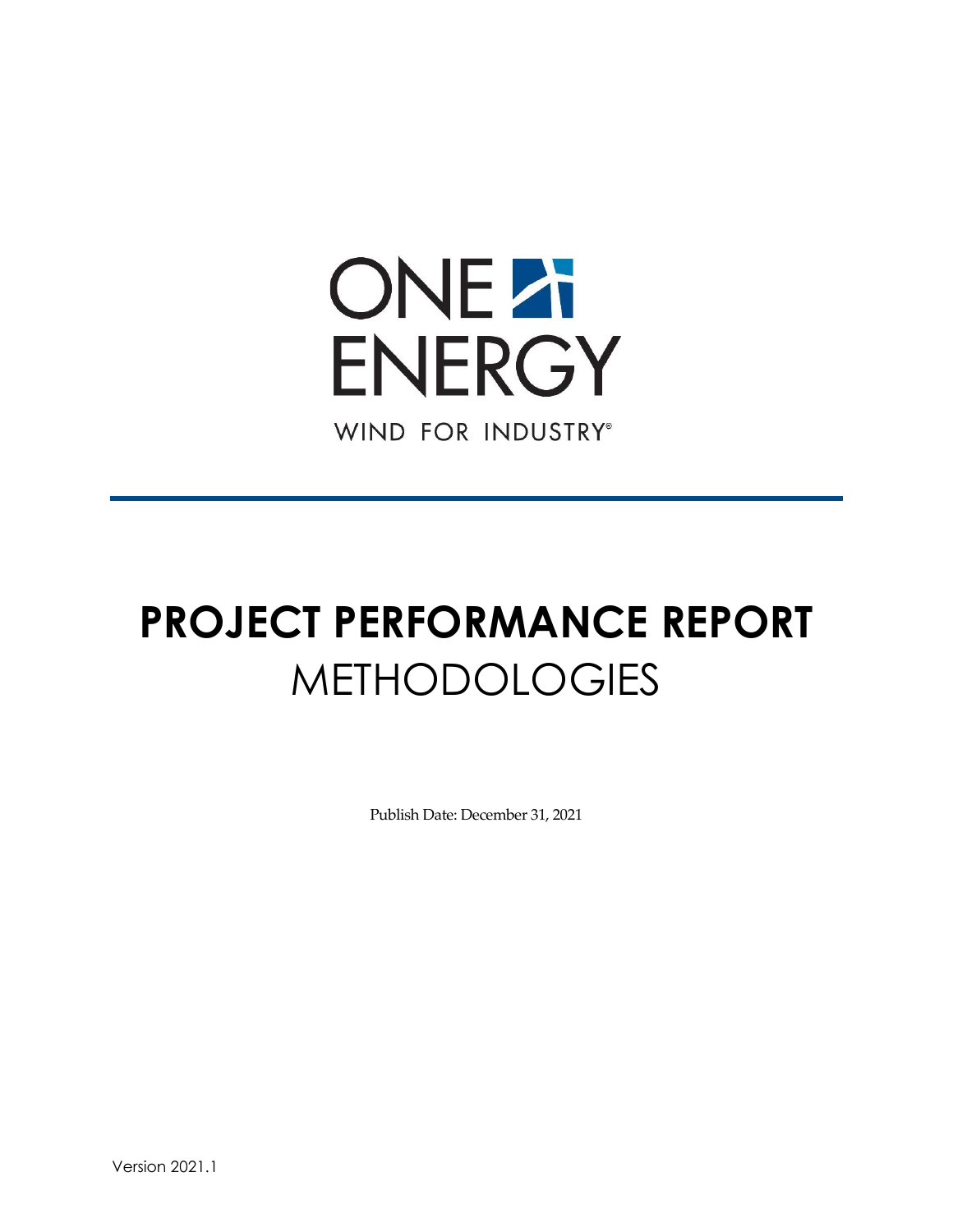# **CONTENTS**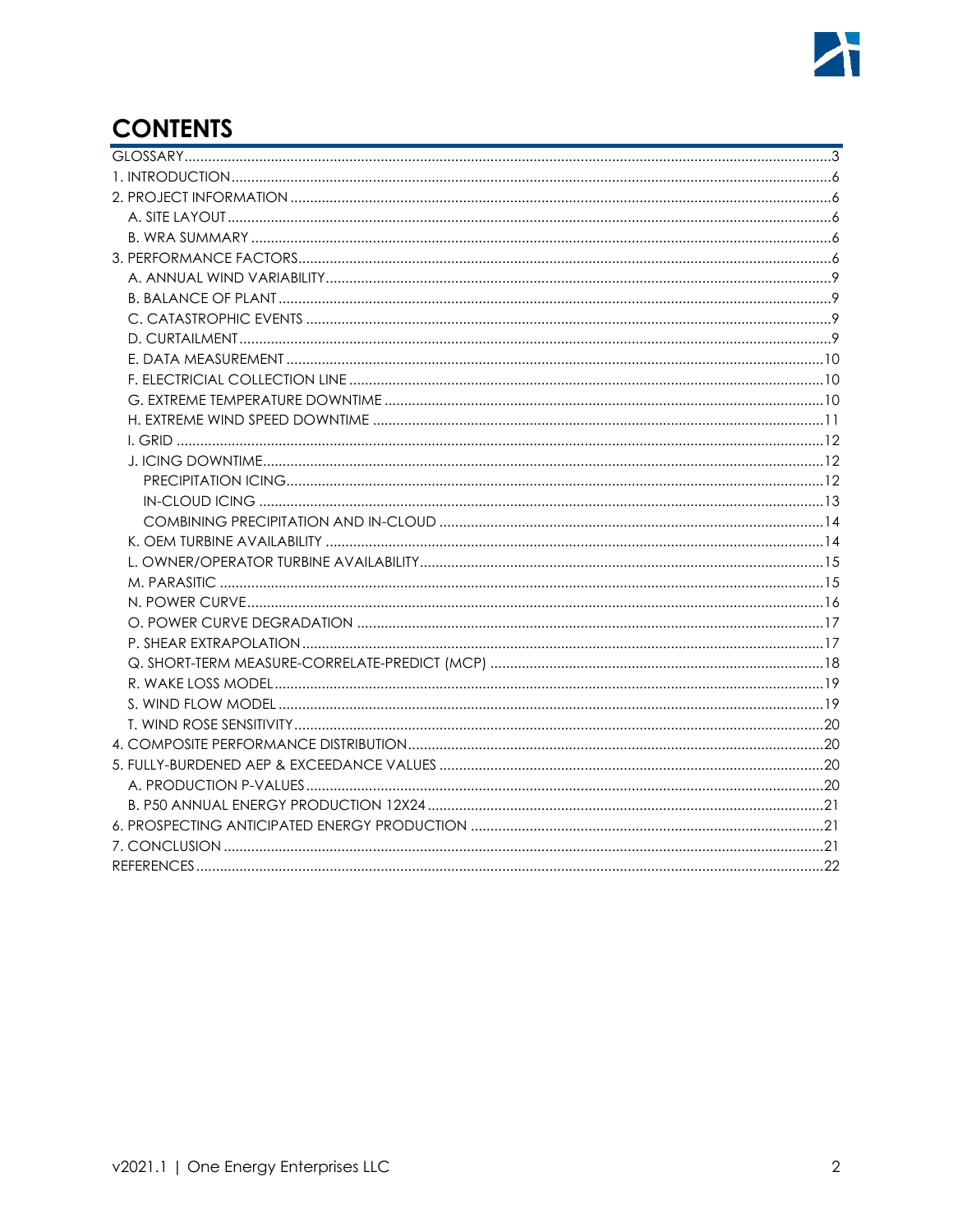# <span id="page-2-0"></span>**GLOSSARY**

**Anticipated Annual Energy Production (Anticipated AEP):** The preliminary annual energy production that is uses a project average Scale Factor to estimate a fully-burdened production value. Only used within the Prospecting phase.

**Anticipated Capacity Factor:** The ratio of the Anticipated AEP to the theoretical energy production if the turbine(s) were running at rated capacity for the entire year. Only used within the Prospecting phase of a project.

**Balance of Plant (BOP):** All supporting components and auxiliary systems of the wind turbine generator needed to deliver the energy.

**Capacity Factor**: The ratio of the actual power output over a period of time to the theoretical maximum output if generation was at rated capacity continuously for the same period of time.

**Composite Performance Distribution**: The resulting distribution after combining all performance factor distributions. This Composite Performance Distribution then allows for energy production value altering.

**Curtailment:** An occasion when wind resource is available for energy production, but the turbine operator does not allow for generation.

**ECMWF Reanalysis 5th Gen. (ERA5)**: A long-term reanalysis dataset provided by the European Center for Medium-Range Weather Forecasts (ECMWF). Contains 30+ years of global hourly reanalysis data, which include wind speed, direction, surface wind gusts, and temperature.

**Exceedance Table**: The Composite Performance Distribution is applied to the Net Annual Energy Production. The Exceedance Table lists the resulting P-values of the energy production.

**Gross Annual Energy Production (Gross AEP)**: The total amount of energy generated by the turbine(s) in one year before any Wake Loss or Performance Factors are considered. Only the wind resource affects the Gross AEP.

**Gross Capacity Factor:** The ratio of the Gross AEP to the theoretical energy production if the turbine were running at its rated capacity for the entire year.

**Icing:** An event in which ice buildup occurs on a turbine blade.

**Ice Shedding**: An event in which the ice buildup on a turbine blade is released and falls from the structure.

**LiDAR:** A remote sensing instrument used to collect wind data, short for Light Detection and Ranging. The data collected by LiDARs are volume measurements as opposed to point measurements.

Long-Term: Describes a consecutive period of the most recent 30 years.

**Measure-Correlate-Predict (MCP):** A statistical technique that is used to create a simulated, long-term dataset by relating a concurrent short, measured target dataset to a long-term reference dataset.

**Modern-Era Retrospective Analysis for Research and Applications, Version 2 (MERRA2)**: A satellite-derived long-term reanalysis data source from NASA. Contains 30+ years of global hourly reanalysis data, which include wind speed, direction, and temperature.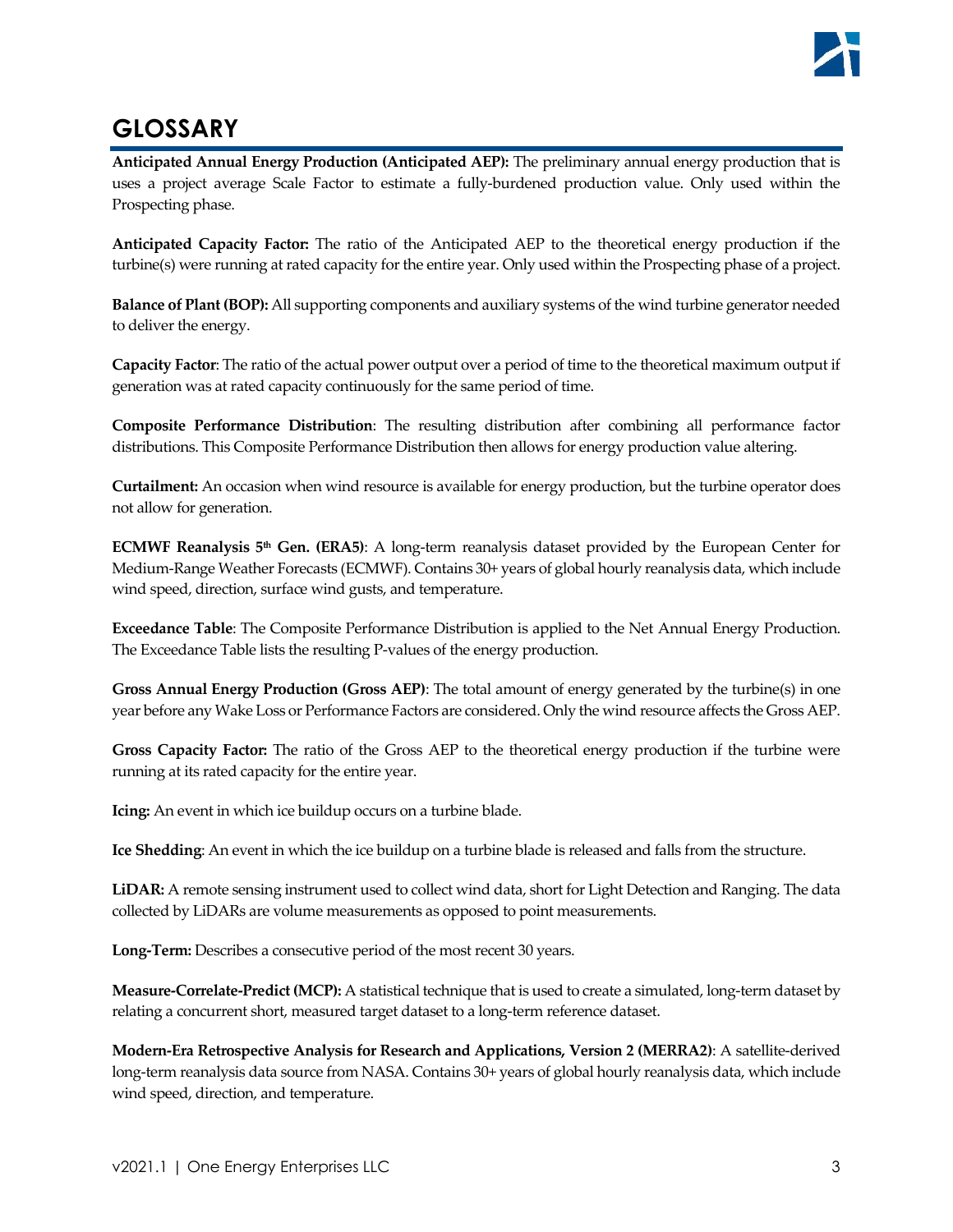**Meteorological Towers (MET):** Set of instrumentation used to collect wind data, including speed, direction, and temperature at typically three different heights, typically on a tower. These are point measurements as opposed to volume measurements.

**Near-site Data:** Data that has been collected within 20 miles of the project site.

**Net Capacity Factor:** The ratio of the Net AEP to the theoretical energy production if the turbine were running at its rated capacity for an entire year.

**Net Annual Energy Production (Net AEP)**: Gross AEP minus any Wake Loss effects. No other Performance Factors are included in the Net Annual Energy Production calculation.

**On-site Data:** Data that has been collected on the project site or customer property.

**Original Equipment Manufacturer (OEM):** The manufacturer that makes components used in other companies' products.

**P50 Annual Energy Production (P50 AEP):** The estimated energy delivered to the point of revenue metering during an average year while the project is in operation.

**P50 Capacity Factor:** The ratio of the P50 AEP to the theoretical energy production if the turbine were running at its rated capacity for an entire year.

**P-value:** Exceedance Probabilities for a given variable. For example, a P90 energy production value denotes the production level predicted to be exceeded 90% of the time period.

**Performance Factors**: Individual distributions of various elements that determine the variability of the energy production. Examples include electrical loss, power curve degradation, measurement and modeling, etc.

**Point Dataset:** Any chosen short-term MET or LiDAR dataset in the near vicinity of a project. It is only representative of its measurement location. A Point Dataset can be, but will not always be, a Site Dataset.

**Point MCP Dataset:** An MCP dataset created with a Point Dataset and the reanalysis grid-point closest to the Point Dataset measurement location.

**Power Curve**: The relationship between the wind speed and power output of a specific wind turbine.

**Project Performance Report (PPR)**: Includes the summary from the Wind Resource Assessment Report and its main outcome values (Gross Annual Energy Production and Net Annual Energy Production), explanations of Performance Factors, the Composite Performance Distribution, and the Exceedance Table.

**Prospecting Phase:** The initial stage of project development. The result includes an Initial Evaluation document sent to potential customers.

**Prudent Wind Industry Practices:** The practices, methods, specifications and standards of safety, performance, quality, dependability, efficiency, and economy generally recognized by industry members in the US as good and proper. Other practices, methods, or acts which, in the exercise of reasonable judgment by those reasonably experienced in the industry in light of the specific projects and facts known at the time a decision is made, would be expected to accomplish the result intended at a reasonable cost and consistent with applicable laws, reliability,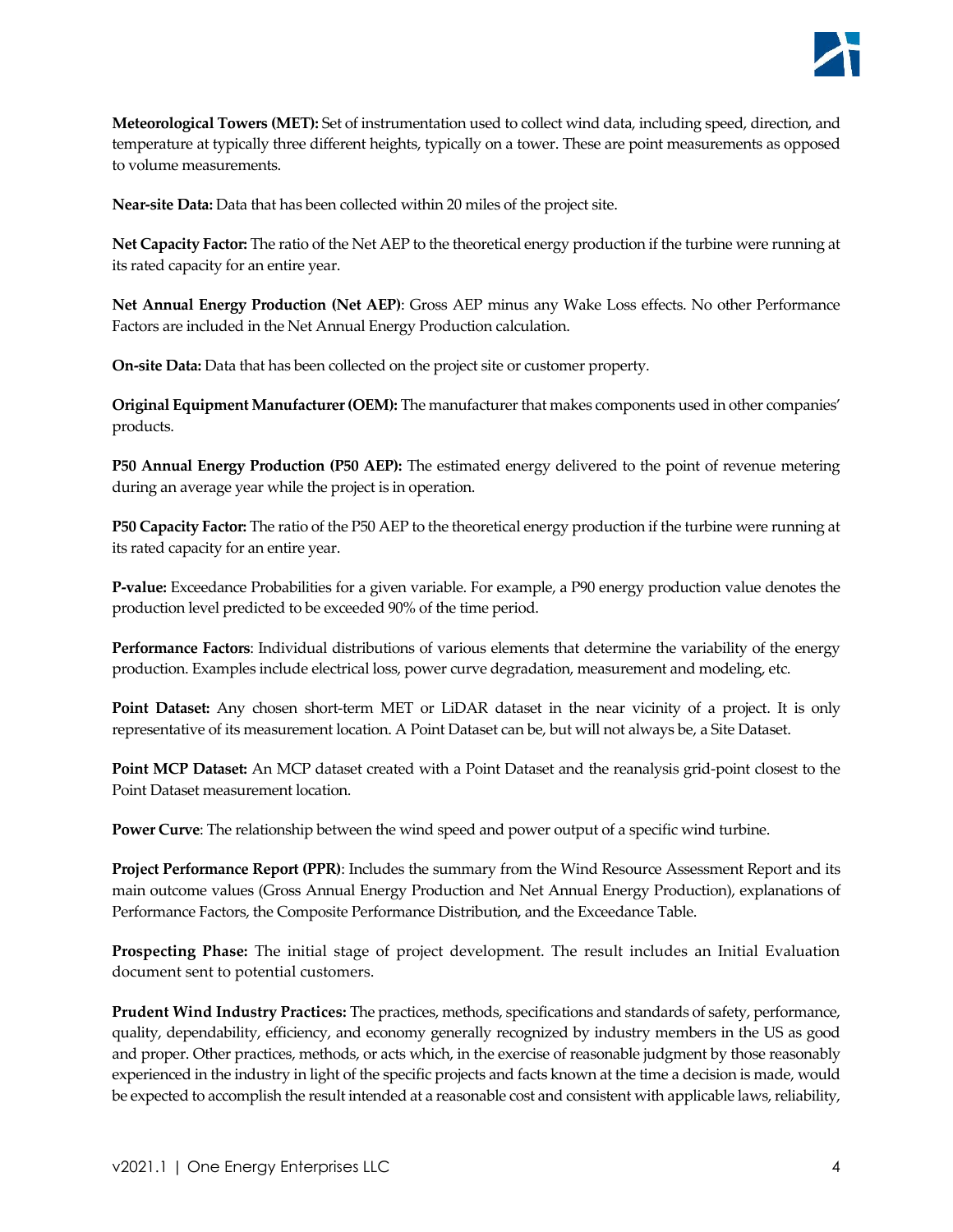

safety, and expedition. Prudent Wind Industry Practices are not intended to be limited to the optimum practices, methods, or acts to the exclusion of all others, but rather to be a spectrum of good and proper practices, methods, and acts.

**Reanalysis Data:** A modeled dataset with measured observations assimilated into forecast models; typically long-term, globally complete, and consistent timestamps.

**Site Dataset:** The most representative Point Dataset of the project site. A Site Dataset will always be a Point Dataset.

**Site MCP Dataset:** A long-term MCP dataset created with the Site Dataset and the closest available reanalysis grid-point to the site.

**TAILS 3.0:** One Energy's proprietary software used to model turbine icing, shadow flicker, and wake loss.

**Wake Loss**: When obstacles upwind create a wake that reduces the wind available at the downwind wind turbines. Wake loss results in a reduction of energy production.

**Waked Sector:** The directional sector(s) in which wake will affect a turbine.

**Wind Resource Assessment Report (WRA)**: Includes the site wind resource analysis, Gross AEP, and Wake Loss. The outcome is the Net Annual Energy Production.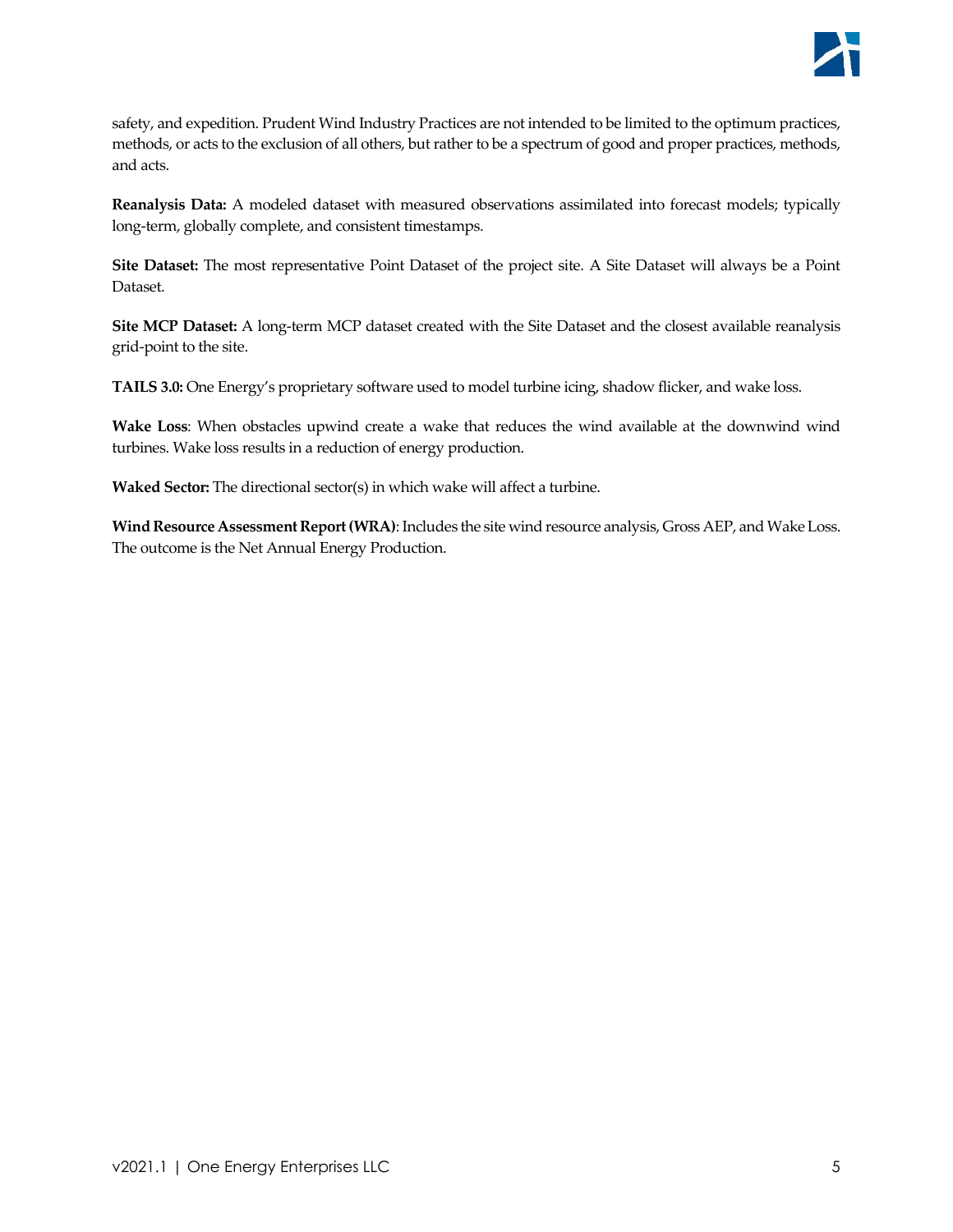# <span id="page-5-0"></span>**1. INTRODUCTION**

A Project Performance Report (PPR) is conducted as part of the pre-construction development of a Wind for Industry project. The PPR is completed after the Wind Resource Assessment (WRA) and applies project-specific losses and uncertainties associated to the Net Annual Energy Production (AEP) estimates for the proposed project. The PPR methodology contains a Monte Carlo-based model that uses 20 specific Performance Factors with differing probability density functions (PDF) that will model the losses and uncertainties of energy production. Not all Performance Factors are applicable to all projects; additional Performance Factors may be added as necessary. The Performance Factor PDFs include natural and artificial distributions and allow for specific "caps" that are based on contractual, natural, or insurance-based boundaries. One hundred thousand random combinations of all the Performance Factor PDFs are combined and the result is a cumulative density function (CDF) called the Composite Density Function. An Exceedance Table that represents the specific site is also derived from the best methods currently available to statisticians. This Exceedance Table shows various P-Value energy production estimates which can indicate the energy production spread associated with the project.

The objective of this methodology is to allow for explanation and derivation of each section within One Energy's PPR. Included in each section are the deliverables of analysis for guidance in understanding the report within the Project Due Diligence Package **Appendix 2: Project Performance Report**. The deliverables within the formal PPR from each section are designated in bold text throughout this document.

This Project Performance Report Methodology is version 2021.1.

# <span id="page-5-1"></span>**2. PROJECT INFORMATION**

An overview of the specific project is presented within this section, including project siting and a summary of the Gross and Net AEP values. These are shown for reference and are the same as within the WRA document.

# <span id="page-5-2"></span>**A. SITE LAYOUT**

**The following information is presented in PPR Section 2A – Site Layout:**

- **1) Image with turbine siting and surrounding land**
- **2) Table with the project wind turbine(s) latitude, longitude, and elevation**

### <span id="page-5-3"></span>**B. WRA SUMMARY**

**The following information is presented in PPR Section 2B – WRA Summary:**

- **1) A table with the Annual Net Energy Production and capacity factors by turbine and full project**
- **2) A table with the Monthly Net Energy Productions by turbine and full project**

# <span id="page-5-4"></span>**3. PERFORMANCE FACTORS**

One Energy has developed a method to more accurately predict real-world events that can alter uncertainty and losses in energy production than current industry standards. The standard variables that are considered uncertainty or losses within the industry are addressed, but in a different and purely statistical fashion. A Performance Factor is defined as an individual variable with a distribution that determines the variability of the energy production. Each Performance Factor has one PDF that describes the probability of affecting the energy production. The majority of the Performance Factor distributions are assumed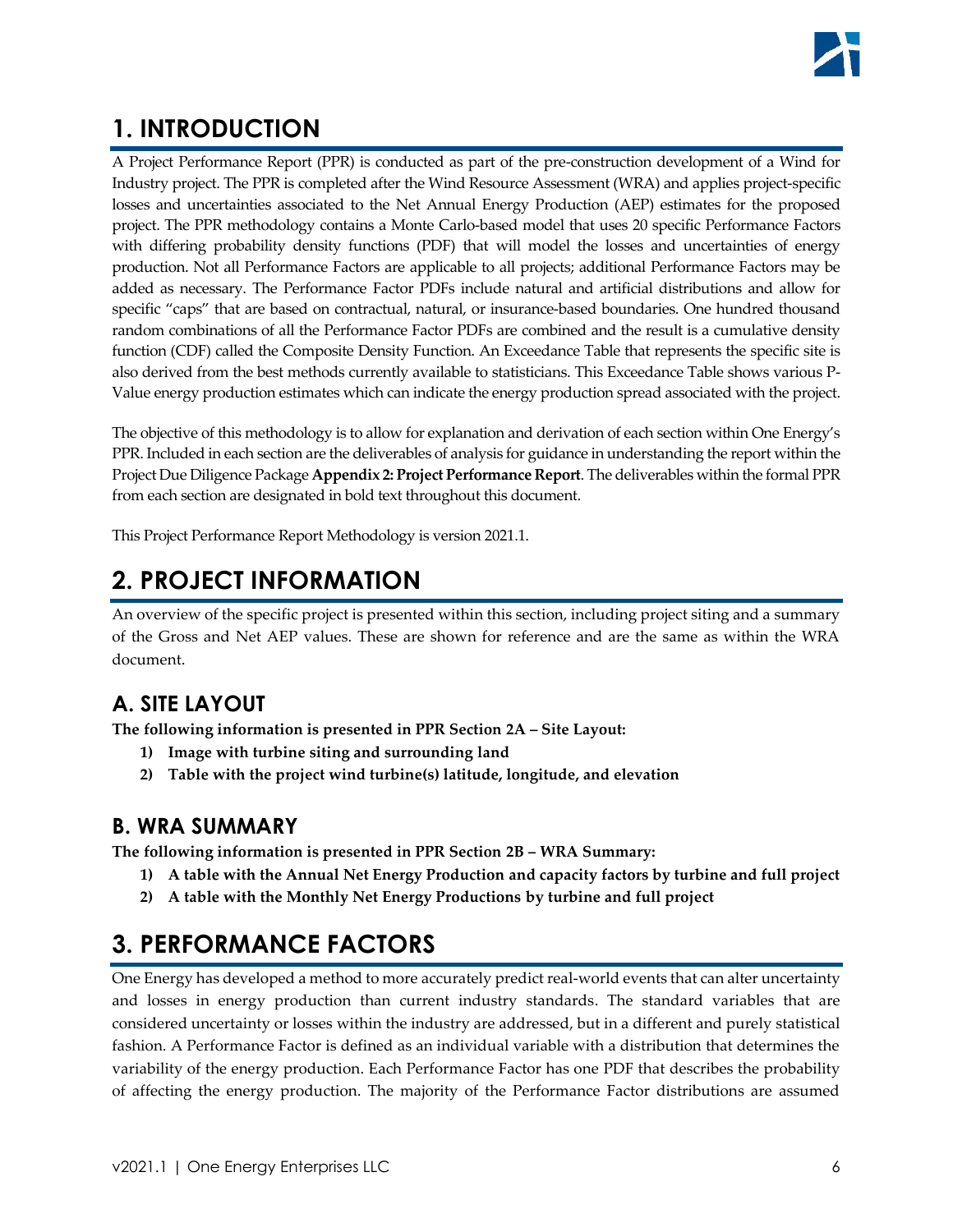normal, but specific distributions are derived from real-world data and imported directly. Performance Factors may have multiple distributions combined and weighted appropriately to create the single PDF. Based on real-world data from previous projects, it is not assumed that a Performance Factor effect can only result in a straight loss.

The x-axis of all the Performance Factor distributions is representative of change in Net AEP with 100% indicating no change. Values higher than 100% indicate an increase in Net AEP and values lower than 100% indicate a decrease in Net AEP. A mean of 100% indicates there is no bias with the sought-after Performance Factor. The area under each Performance Factor PDF must equal 1 to be a true PDF. Upper and lower bounds may be placed on the distribution for each PDF based on contractual, natural, or insurance reasons. If these bounds are placed, a linear scaling factor is applied to adjust the distribution to establish a true PDF with the area under the distribution equal to 1. [Figure 1](#page-6-0) shows a Performance Factor with a mean of 100% and a standard deviation of 7%.



*Figure 1: Performance Factor example with mean 100% and standard deviation*

<span id="page-6-0"></span>[Table 1](#page-7-0) is a list of the current Performance Factors included in One Energy's project performance analysis. Also included is an indication if the x-axis on the PDF of the specified Performance Factor can exceed 100%. It must be noted that additional Performance Factors may be added if a specific project requires it.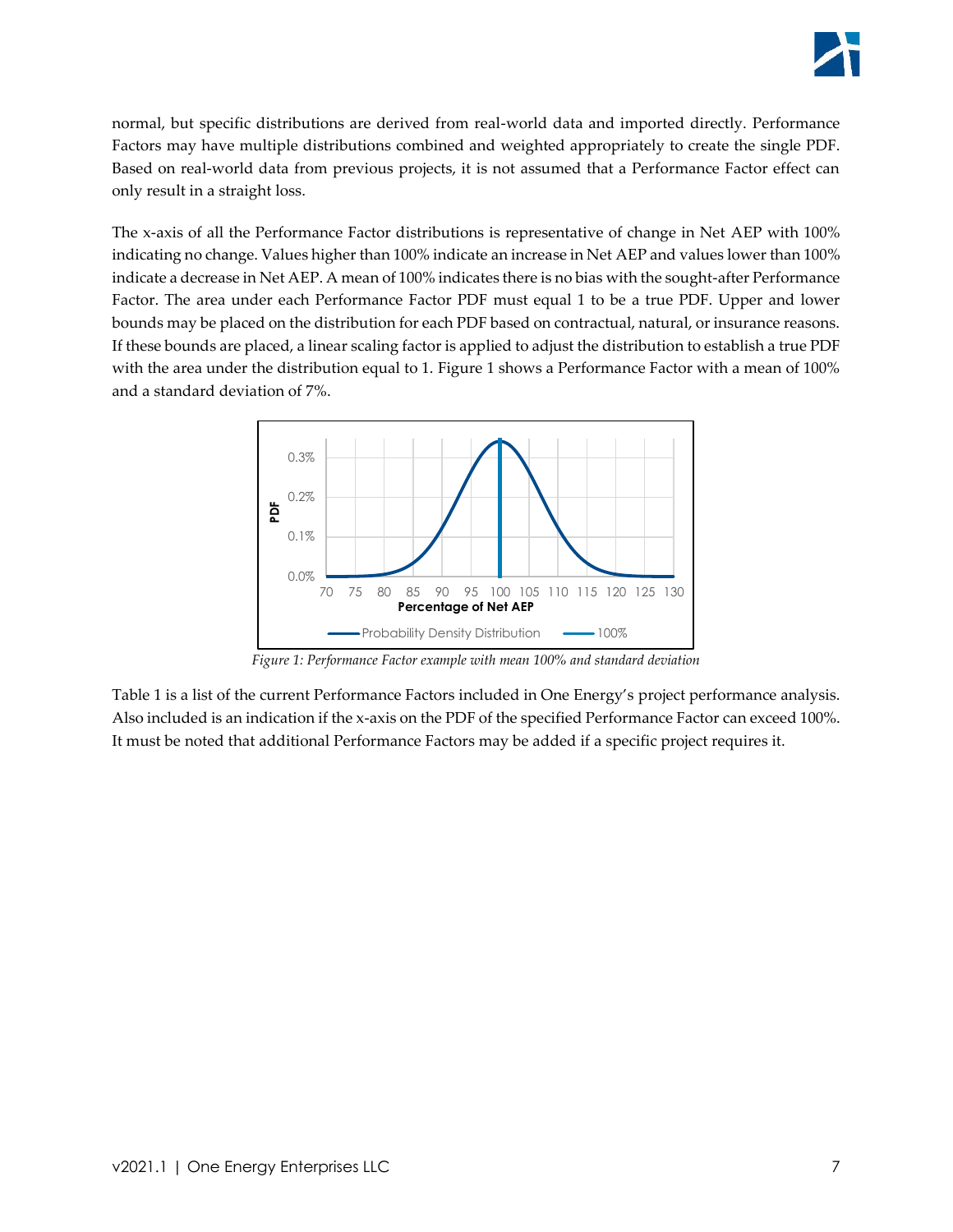| <b>PERFORMANCE FACTOR</b>           | PDF CAN BE GREATER THAN 100% |
|-------------------------------------|------------------------------|
| Annual Wind Variability             | Yes                          |
| <b>Balance of Plant</b>             | <b>No</b>                    |
| Catastrophic Events                 | <b>No</b>                    |
| Curtailment                         | <b>No</b>                    |
| Data Measurement                    | Yes                          |
| <b>Electrical Collection Line</b>   | <b>No</b>                    |
| <b>Extreme Temperature Downtime</b> | <b>No</b>                    |
| <b>Extreme Wind Speed Downtime</b>  | <b>No</b>                    |
| Grid                                | <b>No</b>                    |
| Icing Downtime                      | <b>No</b>                    |
| Measure-Correlate-Predict (MCP)     | Yes                          |
| Owner/Operator Turbine Availability | <b>No</b>                    |
| <b>OEM Turbine Availability</b>     | <b>No</b>                    |
| Parasitic                           | <b>No</b>                    |
| Power Curve                         | Yes                          |
| Power Curve Degradation             | <b>No</b>                    |
| <b>Shear Extrapolation</b>          | Yes                          |
| Wake Loss Model                     | Yes                          |
| Wind Flow Model                     | Yes                          |
| <b>Wind Rose Sensitivity</b>        | Yes                          |

*Table 1: Performance Factors*

<span id="page-7-0"></span>The distributions of each Performance Factor will vary at each site due to turbine manufacturer, data source types, and specific site characteristics. A CDF is created for each Performance Factor along with the distribution.

It is important to note that all Performance Factors are in terms of energy production, not wind speed. A model was created to develop a relationship between the average site wind speed and the energy production to then convert the wind-speed uncertainty into energy-production uncertainty. This relationship is determined by using a simulated time series created by running an MCP of a measured target dataset with a long-term reanalysis dataset. The power curve provided by the Original Equipment Manufacturer (OEM) is used to convert the simulated data into yearly energy productions. Each year is normalized to the long-term average for both wind speed and energy production. These values are then plotted against each other and the best linear fit is found. The slope of the linear fit is determined to be the wind speed-to-energy sensitivity factor and is multiplied by the wind-speed uncertainty value previously found to obtain the energy production uncertainty. This wind speed-to-energy sensitivity factor varies depending on the site and is recalculated for each project.

It is also important to note that some Performance Factors are time sensitive. An assumption is made that all hours are equal in energy production to create a ratio, to then produce the mean and standard deviations. For example: twelve annual hours of downtime creates 8,748 hours of uptime, where then the ratio  $\frac{8,748}{8,760}$  is multiplied by the Net AEP. The resulting AEP is then normalized to the full Net AEP to create the value to use within the Performance Factor.

#### **The following information is specified in PPR Section 3 – Performance Factors:**

- **1) Individual Performance Factors' mean and standard deviations, or a table of the imported PDF**
- **2) Plot of the distribution, along with the CDF**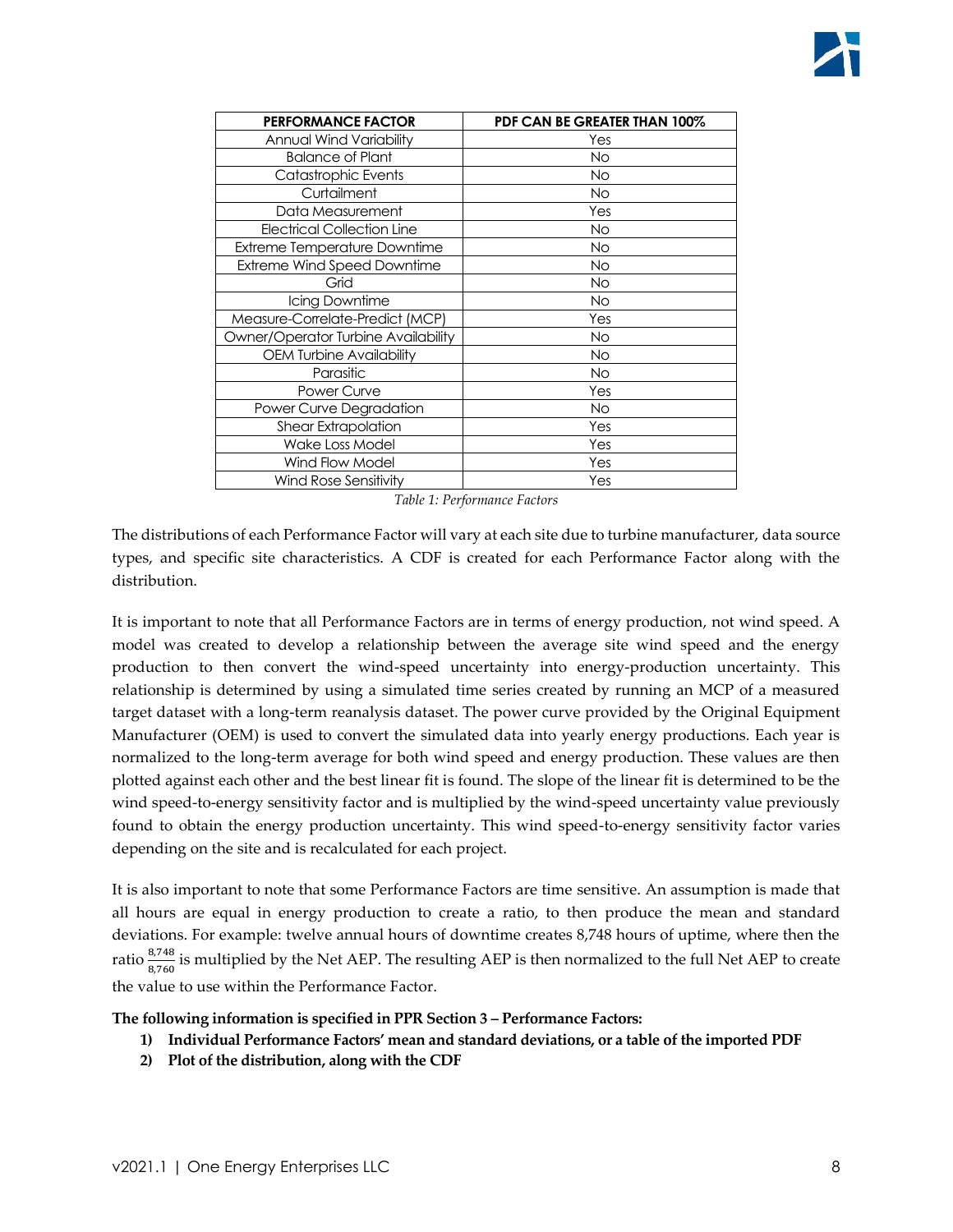# <span id="page-8-0"></span>**A. ANNUAL WIND VARIABILITY**

The Annual Wind Variability Performance Factor considers how annual wind-speed fluctuation affects the energy production over a long period of time. This Performance Factor is calculated by using the Site MCP dataset. This is the same dataset that is used in wake loss calculations and should be used regardless of the chosen WRA method. The energy production is calculated by applying the manufacturer-provided power curve to the Site MCP dataset. The energy production for each year is used to create a true distribution of the yearly energy production. The distribution is used as the PDF and converted to a CDF for the Performance Factor.

It is assumed that there is only one turbine and that wake loss is not taken into consideration. This Performance Factor is site specific.

### <span id="page-8-1"></span>**B. BALANCE OF PLANT**

The Balance of Plant Performance Factor considers the risk for the turbines being down for repair of project equipment not including components covered under warranty. This includes, but is not limited to, transformers, Control Equipment Enclosures, and switchgears. This risk includes major equipment issues, such as needing a new transformer, and includes the time it takes to obtain the new parts, whether domestic or international. It does not include grid downtime, planned maintenance, or OEM downtime. A 10% chance is assumed for a 10-day event which is part of the Balance of Plant Performance Factor. The Balance of Plant Performance Factor is fixed and does not change for different sites.

### <span id="page-8-2"></span>**C. CATASTROPHIC EVENTS**

The Catastrophic Event Performance Factor involves the probabilities of a major event that would render the turbine out of commission for 30 or more days. This includes tornadoes rated EF-3 or higher, earthquakes with a magnitude of 6.0 or higher, and other large and unpredictable events. It is assumed that there is a 1:1000 chance of one of these catastrophic events impacting a project. With this assumption, the distribution for the Catastrophic Event Performance Factor is a combination of two curves.

The first curve accounts for the 1:1000 chance a catastrophic event occurs. Its mean is 87% due to insurance policies, with a standard deviation of 0 and a weight of 0.1%. The second curve accounts for the probability of no catastrophic events occurring. Its mean is 100%, with a standard deviation of 0 and a weight of 99.9%. These two curves are then combined. The Catastrophic Event Performance Factor is fixed and does not change for different sites.

# <span id="page-8-3"></span>**D. CURTAILMENT**

The Curtailment Performance Factor is associated with shutting down the turbines while wind speeds are sufficient for power generation. Grid curtailment is an issue for large wind farms, but typically not for *Wind for Industry®* projects. *Wind for Industry®* projects do not put enough energy back onto the grid (if any energy is put back on the grid at all, depending on the project) for the export to be higher than the baseload of the grid. An OEM may also require curtailment for sector management, or State regulations may require curtailment for environmental factors such as migratory paths.

If no curtailment of any type is expected, the Curtailment Performance Factor is a normal distribution with a mean of 100% and a standard deviation of zero. Depending on the project, OEM or regulatory curtailment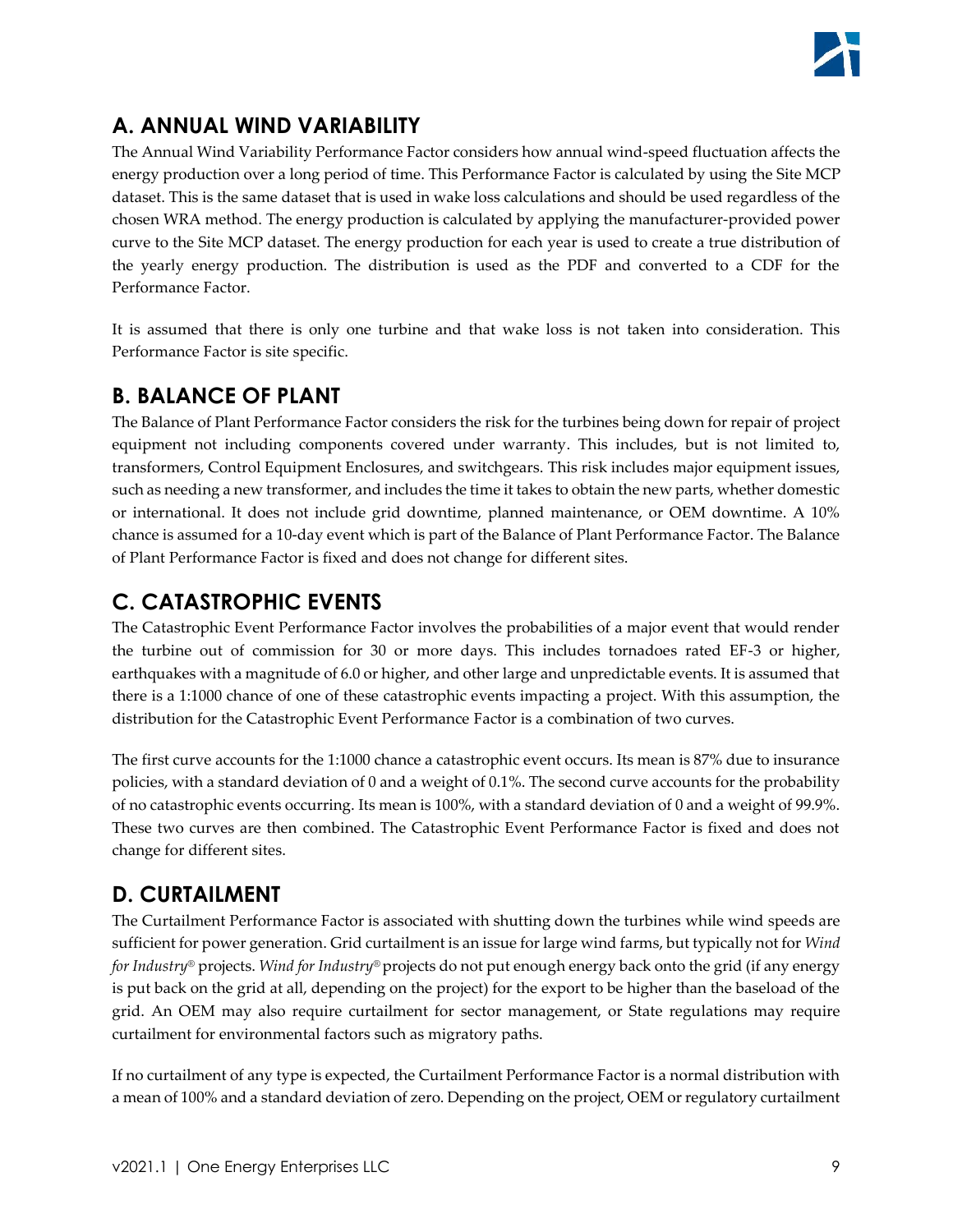may occur and will be addressed in this Performance Factor. In general, grid curtailment is not expected at any *Wind for Industry®* project.

## <span id="page-9-0"></span>**E. DATA MEASUREMENT**

The Data Measurement Performance Factor is based on the best available industry knowledge of the errors and uncertainty associated with measuring wind speed. These variables are used within the Wind Resource Assessment and the uncertainty must be taken into consideration. The primary measurement instrument for the Wind Resource Assessment is the determining metric for what uncertainty values to use within the Data Measurement Performance Factor. Additional modes may be added within this Performance Factor when multiple datasets are used to estimate energy production.

MET tower measurement distribution is determined from industry standards and through relevant studies conducted. A mean of 100% is used to indicate there is no bias in the measurements. The instrumentation group Renewable NRG Systems conducted a study to determine the uncertainty and accuracy of a variety of anemometers, as seen in their Application Note [1]. The standard deviation used for the Data Measurement Performance Factor, if the main measurement tool are anemometers, is determined by using the table in the NRG Application Note for the specific anemometer and the class of anemometer. This uncertainty in the table is in wind speed, so a conversion to annual energy production is performed.

If a LiDAR dataset is used, the Data Measurement Performance Factor is a normal distribution with a mean of 100% to indicate there is no bias in the measurements, and uses the accuracy provided by the LiDAR manufacturer as the standard deviation. These standard deviations are typically measured in wind speed, so a conversion to annual energy production is necessary. This Performance Factor is site specific.

# <span id="page-9-1"></span>**F. ELECTRICIAL COLLECTION LINE**

The Electrical Collection Line Performance Factor models the amount of power lost through transmission lines and electrical components to determine the estimated loss from the turbine to the interconnection point.

One Energy utilizes the electrical modeling software EasyPower® for collection line losses. This software does not have an associated uncertainty therefore One Energy designed an internal study to estimate the uncertainty by comparing the EasyPower® model to actual losses using operational data. Using this internal study, it was determined that the uncertainty for the model is 1.1%.

The Electrical Collection Line Performance Factor is assumed normal with the mean as the output from the EasyPower® model and a standard deviation of 1.1%, with an upper bound of 100%. This Performance Factor is site specific. The uncertainty value is evaluated annually as more operational data becomes available.

For additional information and validation of this Performance Factor, see One Energy white paper "*Electrical Line Losses and Uncertainty*" [2].

# <span id="page-9-2"></span>**G. EXTREME TEMPERATURE DOWNTIME**

For the Extreme Temperature Downtime Performance Factor, long-term data from either a re-analysis gridpoint dataset representative of the site or a nearby airport are examined. The number of hours that exceed the temperature thresholds are counted on a per-year basis and normalized per hours in a year. These values for each year create the extreme temperature dataset. The mean and standard deviation are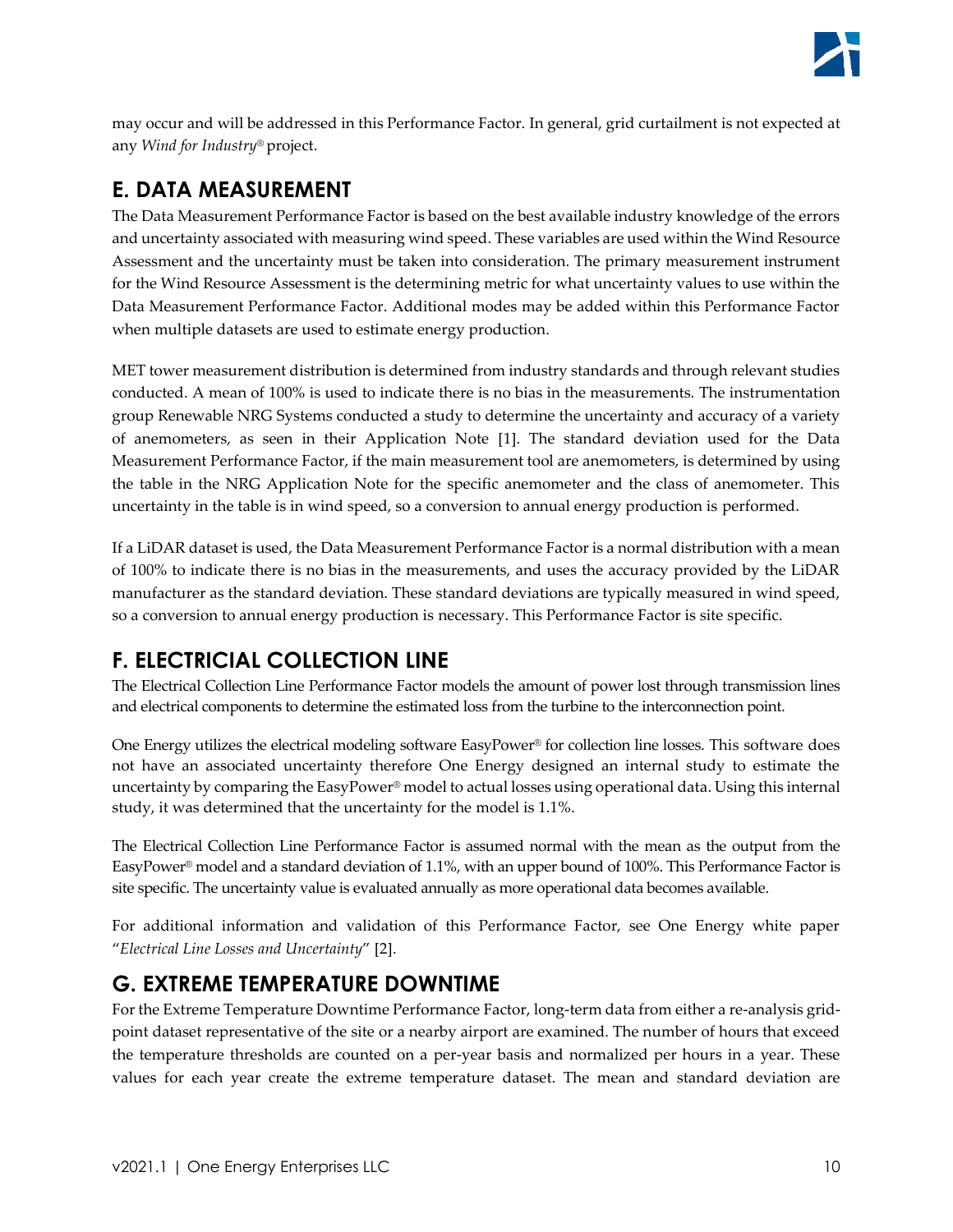

calculated from this extreme temperature dataset and the curve is assumed to be normal. This Performance Factor is site specific.

### <span id="page-10-0"></span>**H. EXTREME WIND SPEED DOWNTIME**

The Extreme Wind Speed Downtime Performance Factor is associated with the downtime related to extreme meteorological wind events that cause the turbine(s) to shut down. To calculate the distribution of anticipated amount of downtime associated with high wind events, a 10-year dataset of National Weather Service (NWS) nationwide Watch/Warnings is used.

For each year of Watch/Warnings, the data is spatially filtered within ArcGIS to only include the county the project is within and the counties that are adjacent. From that spatially filtered Watch/Warning dataset, it is filtered to only include the following alert types:

- Severe Thunderstorm Warning
- Tornado Warning
- High Wind Warning
- Hurricane Force Wind Warning
- Blizzard Warning
- Extreme Wind Warning.

For the entire dataset, a single event is determined using the duration of the previous issued alert. If the next alert in chronological order starts before the end of the previous issued alert, then it is not considered an event. If the next alert is issued after the end of the previous issued alert, then it is considered an event. This is done to prevent overlapping time periods of alerts.

For all the determined alert events, the average duration of alert by type is calculated, and the number of events by alert type is counted. The number of specific alert-type events are then multiplied by its respective average duration to obtain the number of hours within the year for the specific alert type. This is repeated for all alert types.

The number of hours by alert are then summed to create the total number of hours of alerts for one specific year. This entire process is repeated for the most recent 10 years of Watch/Warning datasets, each creating the total number of applicable alert hours by year. From the 10-year number of alert hours dataset, an average and standard deviation is calculated. This average and standard deviation is then converted into a percentage of year and used for the Performance Factor. The Extreme Wind Speed Downtime Performance Factor is assumed to be normal and is site specific.

For additional information and validation of this Performance Factor, see One Energy white paper "*Extreme Wind Speed Downtime Performance Factor Using NWS Alert Data"* [3].

One Energy acknowledges high wind hysteresis as an industry concern. Because One Energy is the owner/operator for most of its projects, the turbine(s) are manually shut down during these events in relation to severe thunderstorms and high gusts. The turbine(s) are turned back on after the On-Call Meteorologist deems the high wind event is over, thereby mitigating the concern for hysteresis.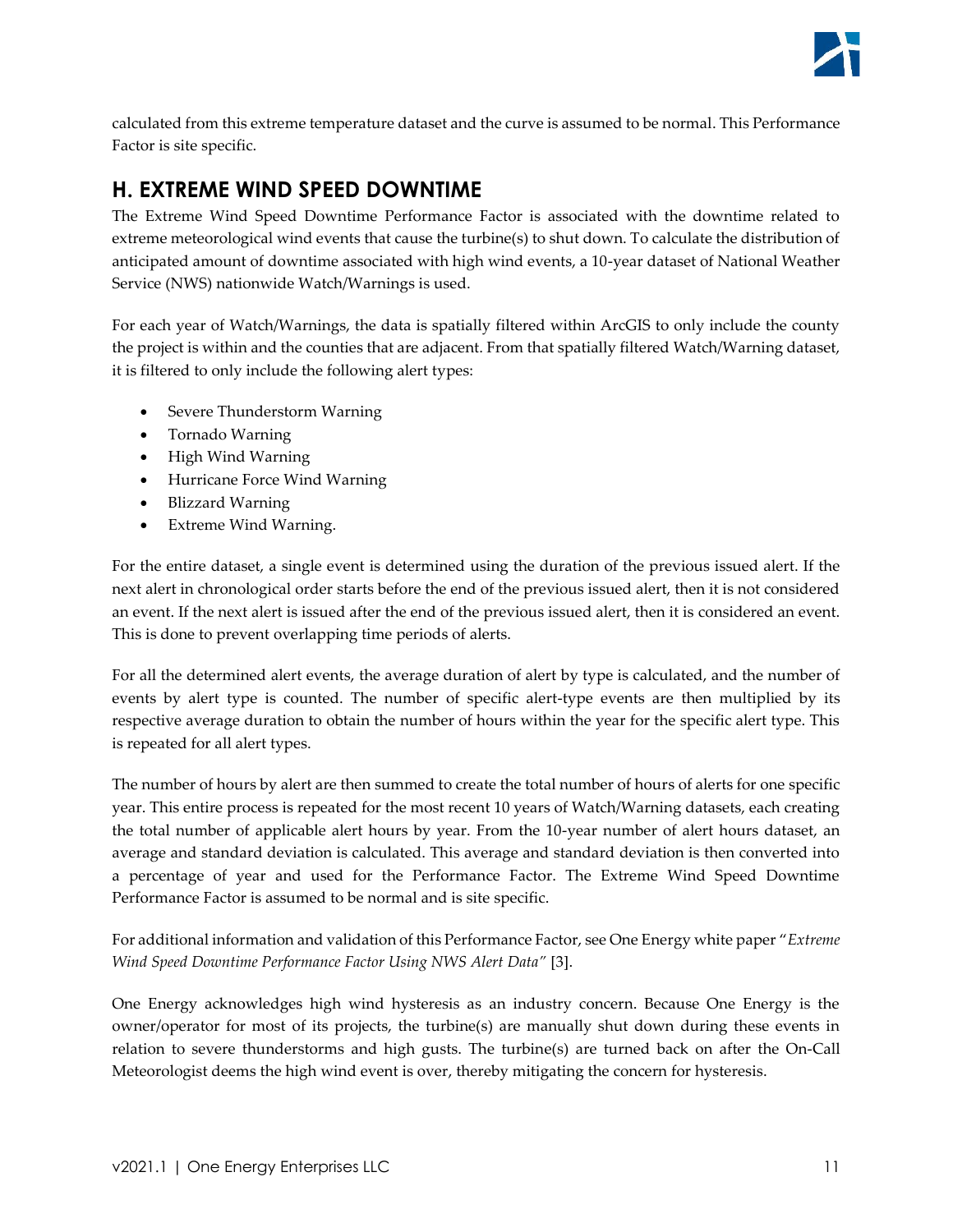# <span id="page-11-0"></span>**I. GRID**

The Grid Performance Factor considers the time the grid itself is down or causes a turbine fault. Because *Wind for Industry®* projects are located behind-the-meter, they must trip when the grid trips. This Performance Factor accounts for the length of blackout periods as well as grid availability. This Performance Factor is assumed the be normally distributed, with the mean and standard deviation determined using utility reliability data from the EIA Form 861 [4].

The Customer Average Interruption Duration Index (CAIDI) data from utilities that report using the Institute of Electrical and Electronics Engineers (IEEE) standards is averaged by state within the EIA Form 861. This gives an estimate of the minutes of interruption per grid event that would be experienced in any given state. A minimum of the seven most recent years of CAIDI data is obtained for the state the project is located in. An average year assumes a total of four grid events per year, based on One Energy's operating fleet data, and an additional three hours of downtime is added to each event to account for additional time to assess a grid event and access the site if needed. For each year within the CAIDI data, the grid interruption minutes is added to the three hours, and then multiplied by four to get the year's downtime associated with the grid.

The yearly minutes of grid downtime are averaged across all years and used to calculate the percentage of the year the project is available, which is then taken as the Performance Factor mean. The standard deviation of the yearly minutes of grid downtime across all years of data is taken as the Performance Factor standard deviation.

For additional information and validation of this Performance Factor, see One Energy white paper "*United States Electricity Grid Affecting Turbine Uptime*" [5].

# <span id="page-11-1"></span>**J. ICING DOWNTIME**

Two main forms of icing must be considered when calculating the Icing Downtime Performance Factor: precipitation icing and in-cloud icing. These two components will be determined separately and then combined to create the Performance Factor. This Performance Factor will only consider project downtime due to icing and will not consider power curve degradation due to icing.

### <span id="page-11-2"></span>**Precipitation Icing**

To estimate the annual downtime associated with precipitation icing, ten years of NCDC airport data is used. NCDC airport data provides weather codes that are used to indicate precipitation types, including freezing precipitation. The number of freezing rain and freezing drizzle events are counted, where events are not counted if the event is less than 12 hours after another event being considered. Each event considered is assumed to be 12 hours of downtime. Total downtime is then summed annually and, using the summed annual hours of downtime, the average and standard deviation is found. The mean and standard deviation are then divided by the total hours in a year to find the loss percentage.

If no suitable NCDC airport data is available, a contour map from relevant literature that indicates freezing rain days across the contiguous United States is used [\[Figure 2;](#page-12-1) 6]. The contour map shows the average annual number of days with freezing rain. The mean of the precipitation icing downtime is found by identifying the days with freezing rain and dividing by the total number of days in the year. The standard deviation is determined to be  $\frac{3}{8}$  of the mean.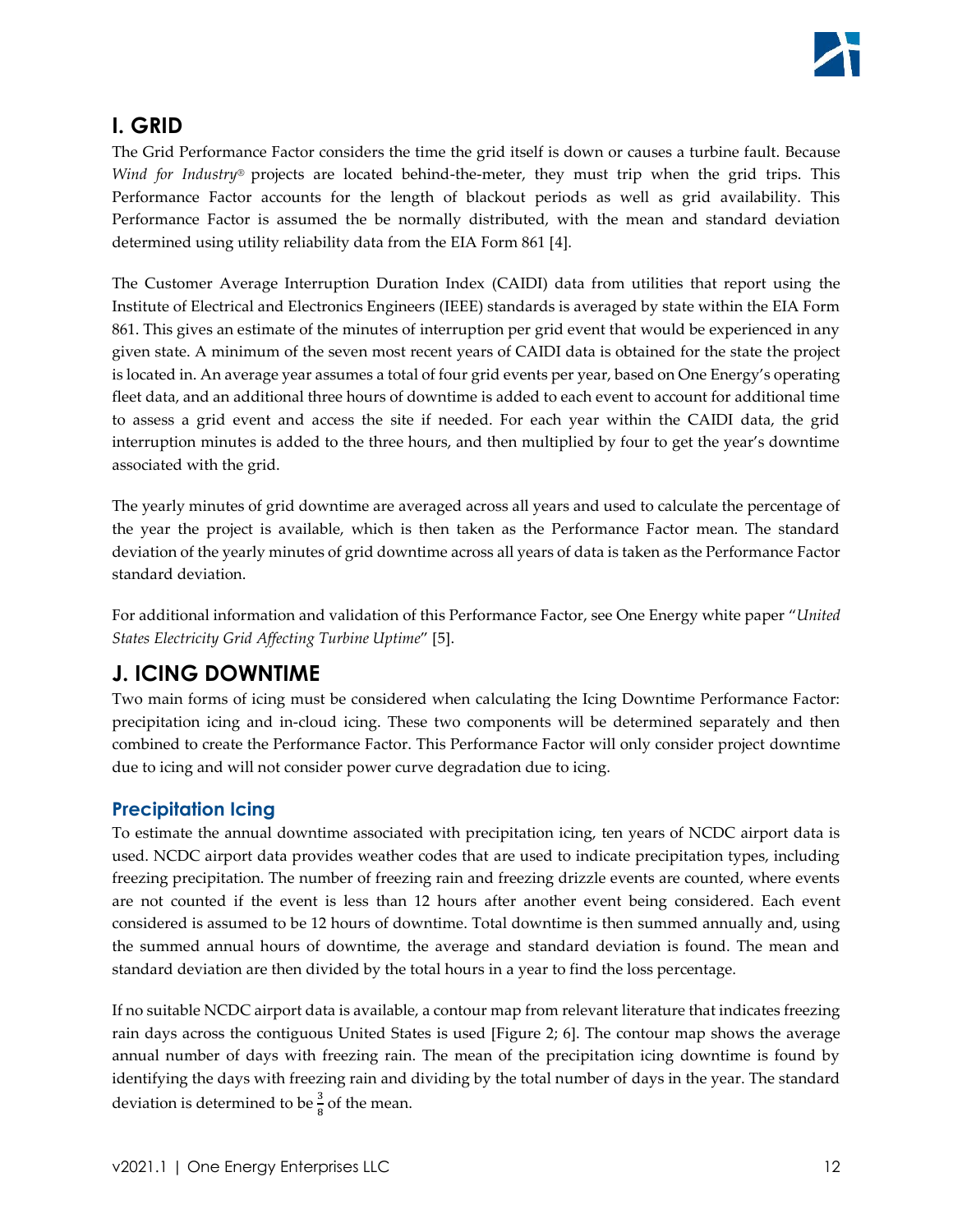

*Figure 2: Spatial Variations of Freezing Rain, Changnon and Karl (2003) [6]*

### <span id="page-12-1"></span><span id="page-12-0"></span>**In-Cloud Icing**

To estimate the annual downtime associated with in-cloud icing, a publicly available in-cloud ice map from VTT is used [7]. VTT's WIceAtlas Map consists of 4,000+ globally spaced datasets with over 20 years of data each. The map uses temperature and cloud base height data to identify in-cloud ice conditions and correlates it with the International Energy Agency (IEA) Ice Classes [8]. The project location is found on the map [\(Figure 3\)](#page-12-2), and the IEA Ice Class is determined from [Table 2.](#page-13-2) It is important to note that, because the publicly available map combines IEA Classes 3 through 5 into one class, One Energy assumes IEA Class 3 any time Classes 3-5 are indicated within the contiguous United States.



<span id="page-12-2"></span>*Figure 3: VTT WIceAtlas Map [7]*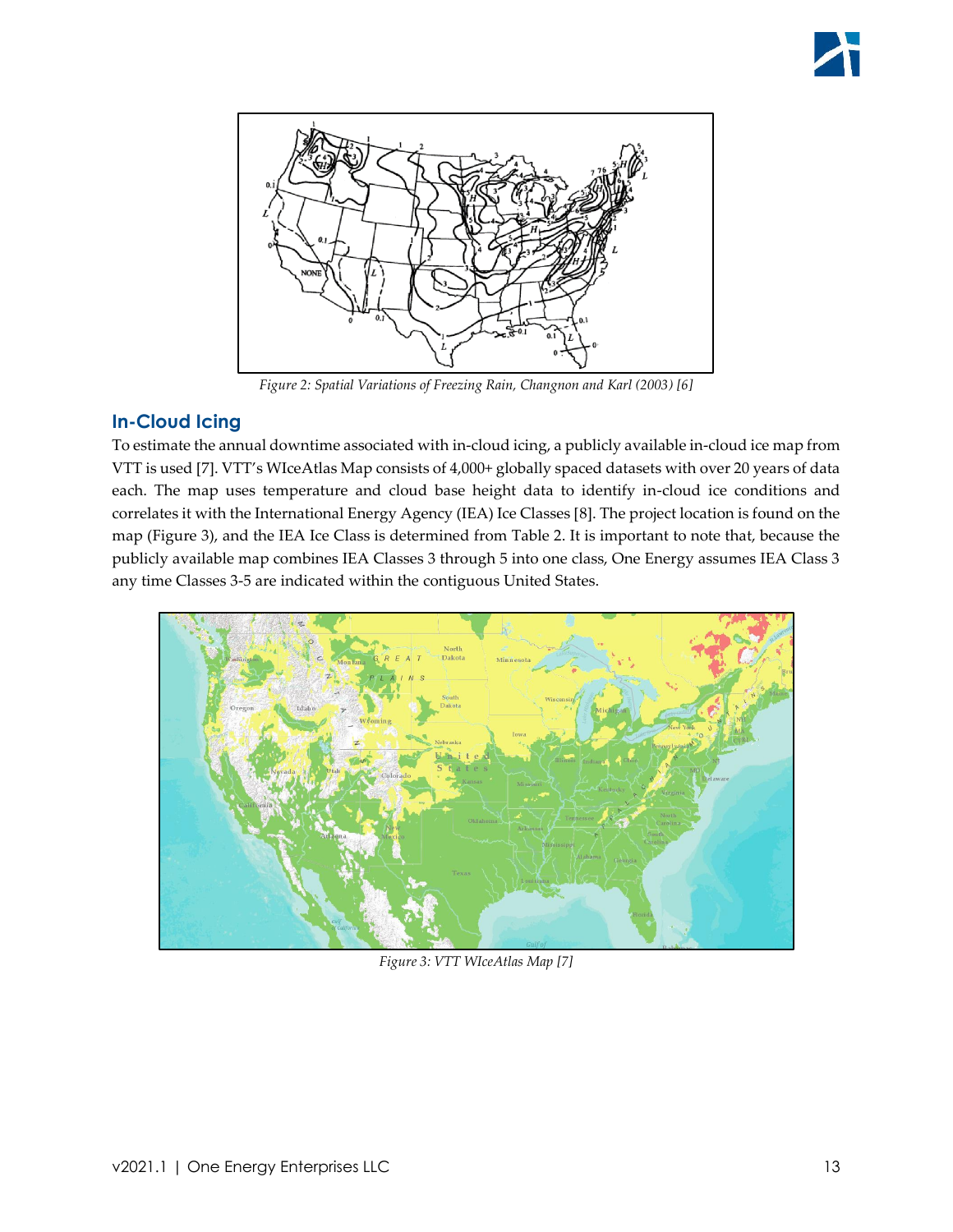

| <b>METEOROLOGICAL ICING</b> | <b>INSTRUMENTAL ICING</b> | <b>AEP LOSS</b>  | <b>PUBLIC WICEATLAS</b> |
|-----------------------------|---------------------------|------------------|-------------------------|
| $(%$ OF YEAR)               | (% OF YEAR)               | (% OF GROSS AEP) | <b>MAP</b>              |
| >10                         | $>20$                     | >20              |                         |
| $5 - 10$                    | 10-30                     | $10 - 25$        |                         |
| $3 - 5$                     | $6 - 15$                  | $3-12$           |                         |
| $0.5 - 3$                   | -9                        | $0.5 - 5$        |                         |
| 0-0.5                       | <1.5                      | 0-0.5            |                         |
|                             |                           |                  |                         |

*Table 2: IEA Ice Class [8]*

<span id="page-13-2"></span>Once the IEA Ice Class is identified, the instrumental icing is used to estimate annual downtime from incloud icing. The average percentage loss is taken to be the center of the instrumental icing frequency range of the identified Ice Class, while the upper and lower bounds of the range are defined as two standard deviations from the mean.

#### <span id="page-13-0"></span>**Combining Precipitation and In-Cloud**

The two calculated portions of the Icing Downtime Performance Factor, precipitation icing and in-cloud icing, can be combined to form a single normal distribution representative of the Icing Performance Factor. Assuming normal distributions and variable independence, the loss means are added together to create the total loss percentage and the two standard deviations are combined as follows:

$$
\sigma = \sqrt{\sigma_p^2 + \sigma_{ic}^2}
$$
 *Equation 1*

where *σ* is the Performance Factor uncertainty, *σ<sup>p</sup>* is the precipitation icing standard deviation, and *σic* is the in-cloud icing standard deviation.

The complement of the total loss is taken as the mean of this Performance Factor. The distribution is assumed normal, has a maximum value of 100%, and is site specific.

If no data exists for the in-cloud icing component or if the turbine will not be shut down for icing events, site-specific analysis may be required.

For additional information and validation of this Performance Factor, see One Energy white paper "*Project Icing Downtime*" [9].

### <span id="page-13-1"></span>**K. OEM TURBINE AVAILABILITY**

The OEM Turbine Availability Performance Factor is primarily based on an OEM-provided value within the signed contract as well as historical turbine availability data. This Performance Factor considers turbine downtime due to OEM events, not including scheduled turbine maintenance. Using previous projects' availability data by month, an actual distribution is created. Only full years of data are used to reduce seasonality bias, beginning with the first month of data availability (i.e. a year can be from March-February). To be included in the dataset, a turbine must have two years of operational data. All annual datapoints must be at or above the minimum warranted availability based on the contract provided by the OEM. From these datapoints, a CDF is created. An upper bound is placed for a maximum availability of 100%.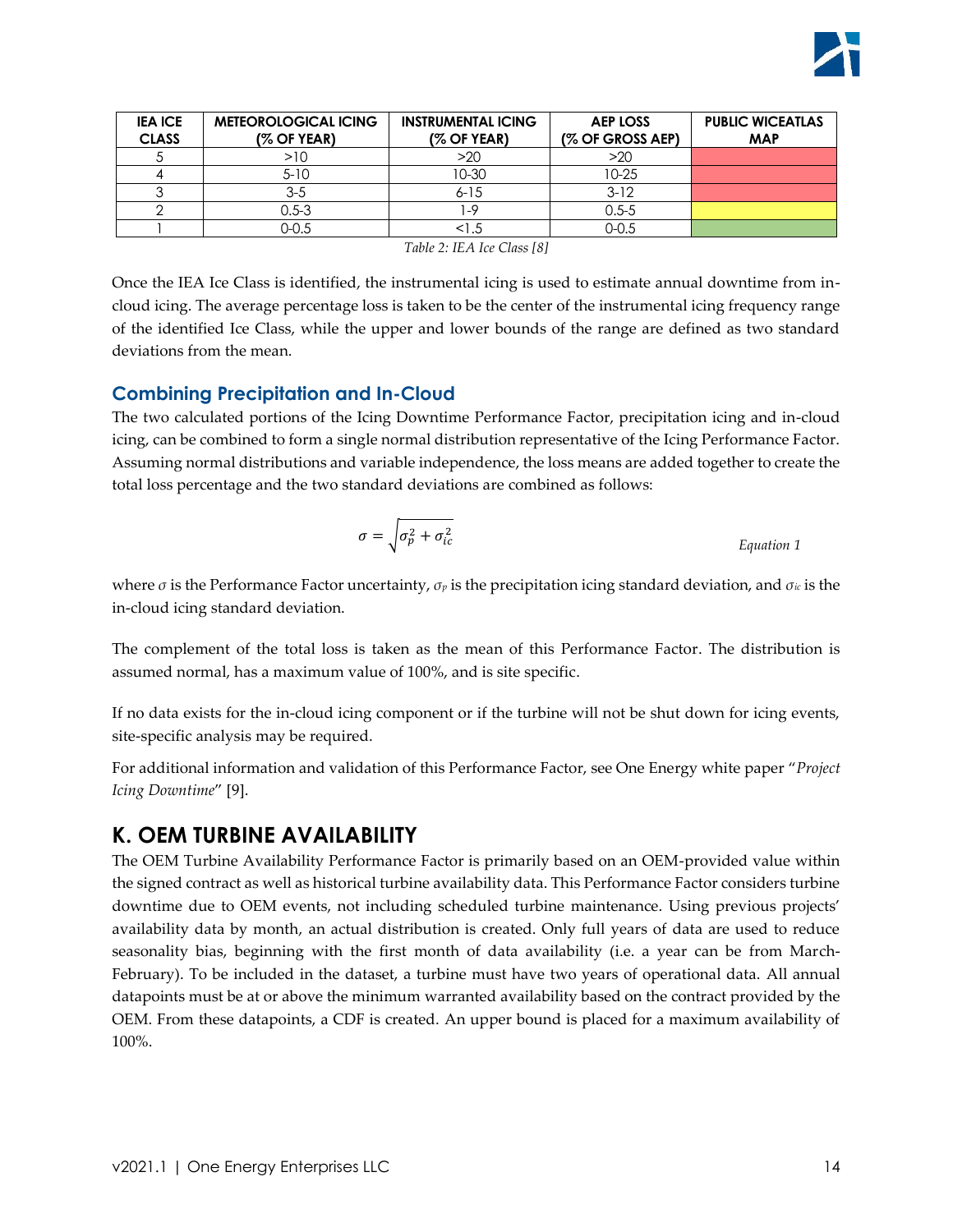

This Performance Factor will be updated every twelve months as more turbine availability data is collected and does not change between different sites. In the absence of turbine-specific availability data, One Energy considers their operating fleet's availability data to be representative of any manufacturer's availability.

## <span id="page-14-0"></span>**L. OWNER/OPERATOR TURBINE AVAILABILITY**

The Owner/Operator Turbine Availability Performance Factor is based on historical availability data. This Performance Factor considers turbine downtime due to Owner/Operator events and scheduled maintenance; downtime due to OEM events is not included. Using previous projects' availability data by month, an actual distribution is created. Only full years of data are used for each turbine, beginning with the first month of data availability (i.e. a year can be from March to February). Turbines with less than two full years of operational data are not included in the dataset so the commissioning period is not overweighted. The uptime is converted to a percentage by comparing the available time to the theoretical maximum time the turbine could be operational. Any turbine month with 10 consecutive days of downtime related to a BOP event (e.g. transformer, collection line, etc.) is considered to be accounted for within the BOP performance factor. This event is removed from the dataset and the remaining availability is calculated (e.g. a 30-day month with a 10-day event would have the availability calculated with a theoretical maximum operational time of 20 days). An upper bound is placed for a maximum availability of 100%.

This Performance Factor will be updated every 12 months as more turbine availability data is collected and does not change between different sites. This performance factor is not turbine-model specific, as One Energy's operating procedures will not change with a different turbine model.

### <span id="page-14-1"></span>**M. PARASITIC**

The Parasitic Performance Factor accounts for parasitic power losses while the turbine is not generating electricity. The turbine loses power when it is not generating because it needs to keep the turbine controls online for items such as remote starting or braking, FAA lighting, and data collection.

One Energy uses the current turbine downtime energy consumption average of 5.85 kilowatt-hours (kWh) per hour per turbine, its standard deviation of 1.7 kWh per hour per turbine, along with the expected system availability and the Site MCP Dataset to estimate annual average downtime hours. To obtain the system availability, the following site-specific Performance Factors are combined using a Monte Carlo method to create the median downtime unavailability value in percentage:

- Icing downtime
- Extreme temperature downtime
- Extreme wind speed downtime
- Balance of plant
- Grid downtime
- Owner/Operator turbine availability
- OEM turbine availability

The Site MCP Dataset is then used to calculate the annual average number of hours the wind speed will be below cut-in wind speed. The downtime in hours is the unavailability due to low wind speeds.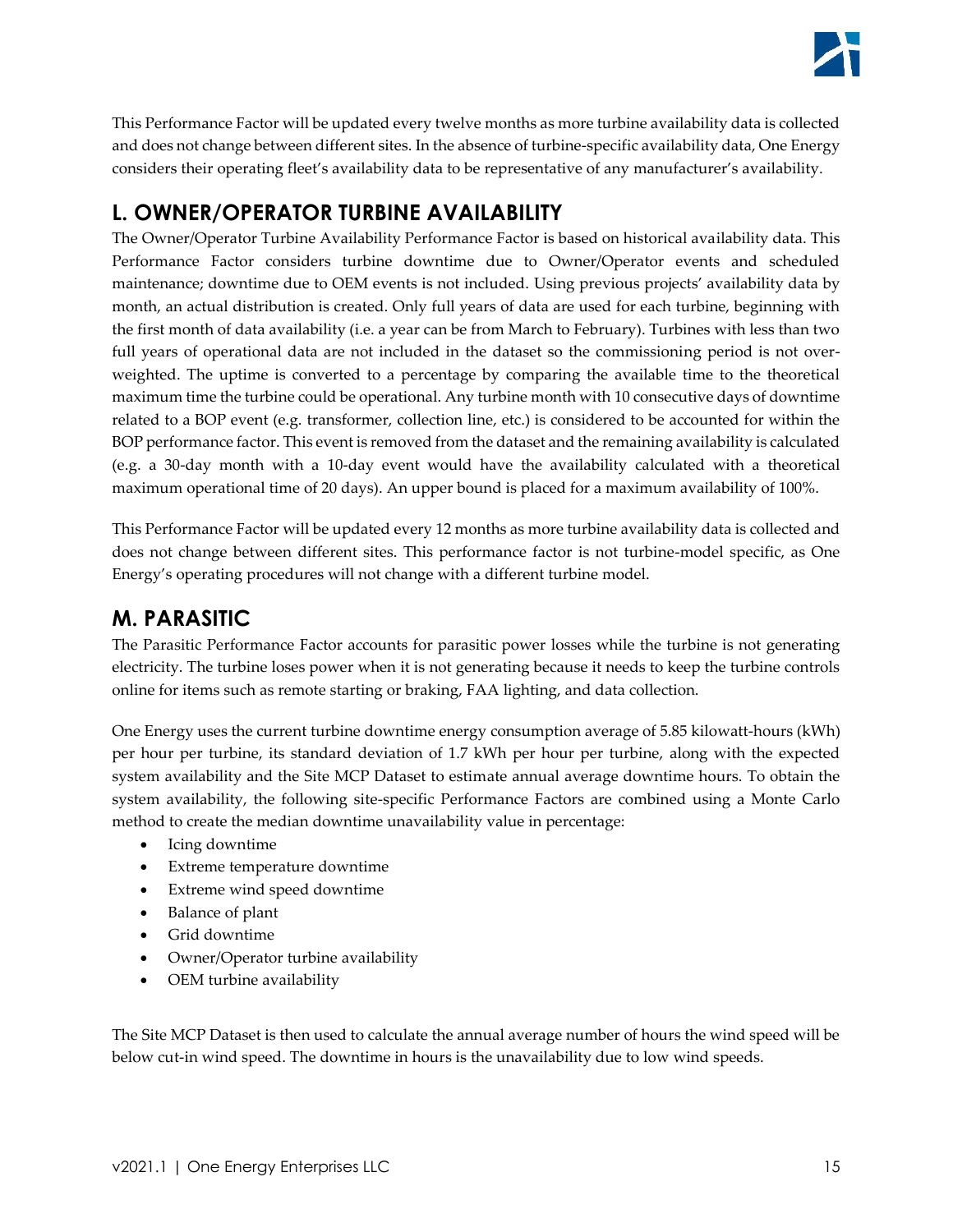

The downtime unavailability is multiplied by the wind speed unavailability (to assume independence) to obtain the downtime expected at the site in percentage. This expected downtime is then converted into hours per year. The number of expected downtime hours is then multiplied by the 5.85 kWh loss per hour, then multiplied by the number of turbines within the project to obtain the total kilowatt-hours of parasitic loss. This energy loss is then divided by the Net AEP of the site to create the mean for this Performance Factor. The standard deviation is calculated by multiplying the 1.7 kWh per hour by the number of expected downtime hours and number of turbines, then dividing by the Net AEP.

This Performance Factor is site-specific and assumed to be normal. The standard deviation is as explained above and the distribution has a maximum upper bound of 100%.

For more information and validation of this Performance Factor, see One Energy white paper "*Parasitic Energy Losses and Uncertainty"* [10].

### <span id="page-15-0"></span>**N. POWER CURVE**

Each OEM must provide a contractual power curve with the intended turbine for purchase. The contractual power curve is the normalized value within the Power Curve Performance Factor. The Performance Factor associated with the power curve is a normal distribution of the actual observed power curves from past projects. The observed power curves are normalized against the manufacturer's power curve at an air density representative of the site, with the mean and standard deviation of these observed power curves becoming the mean and standard deviation of the Power Curve Performance Factor distribution, explained below. The upper bound for the Power Curve Performance Factor is the highest observed data point from the observed power curves, and the lower bound cut-off is based on the OEM's value in the contract of what percentage of time the turbines must be producing at the contractual power curve or higher.

A LiDAR deployment is conducted to create the measured power curves in accordance with IEC 61400-12. The distance between the wind-speed measurements gathered from the LiDAR and the turbine tested must be between two- and four-times the rotor diameter. Sectors of waked data from nearby towers within 10D are not used within the power curve measurement dataset. Periods of time when the turbine was not operational, as determined by turbine downtime logs, are not used within the dataset. The resulting data is binned in 0.5 m/s centered bins, from 1 m/s below cut-in wind speed to 1.5-times the wind speed at 85% of rated power. For example, for the Goldwind 87-1500 turbine, the bin ranges between 2 - 14 m/s. The IEC 61400-12 indicates that a dataset is complete when a minimum of 30 minutes in each wind-speed bin is filled, the entire dataset has a minimum of 180 hours, and the data collection period spans at least 3 months. The measured wind-speed data, along with corresponding turbine production data for the same period, are used to create the raw measured power curve. The average power output for each wind-speed bin is used to create the average measured power curve.

The average measured power curves from the tested turbines are used and compared to the manufacturerprovided power curve to determine differences in estimated AEP. Using wind-speed distributions from nearby MET or LiDAR data, estimates are created for wind speed distribution by applying the measured power curves determined from the LiDAR deployment and the manufacturer-provided power curve. For each wind speed distribution, the percent difference found from comparing the corresponding measured power curve AEP estimates to the OEM power curve AEP estimate are recorded. Each of the recorded percentages may then be used to find the average percent difference and standard deviation.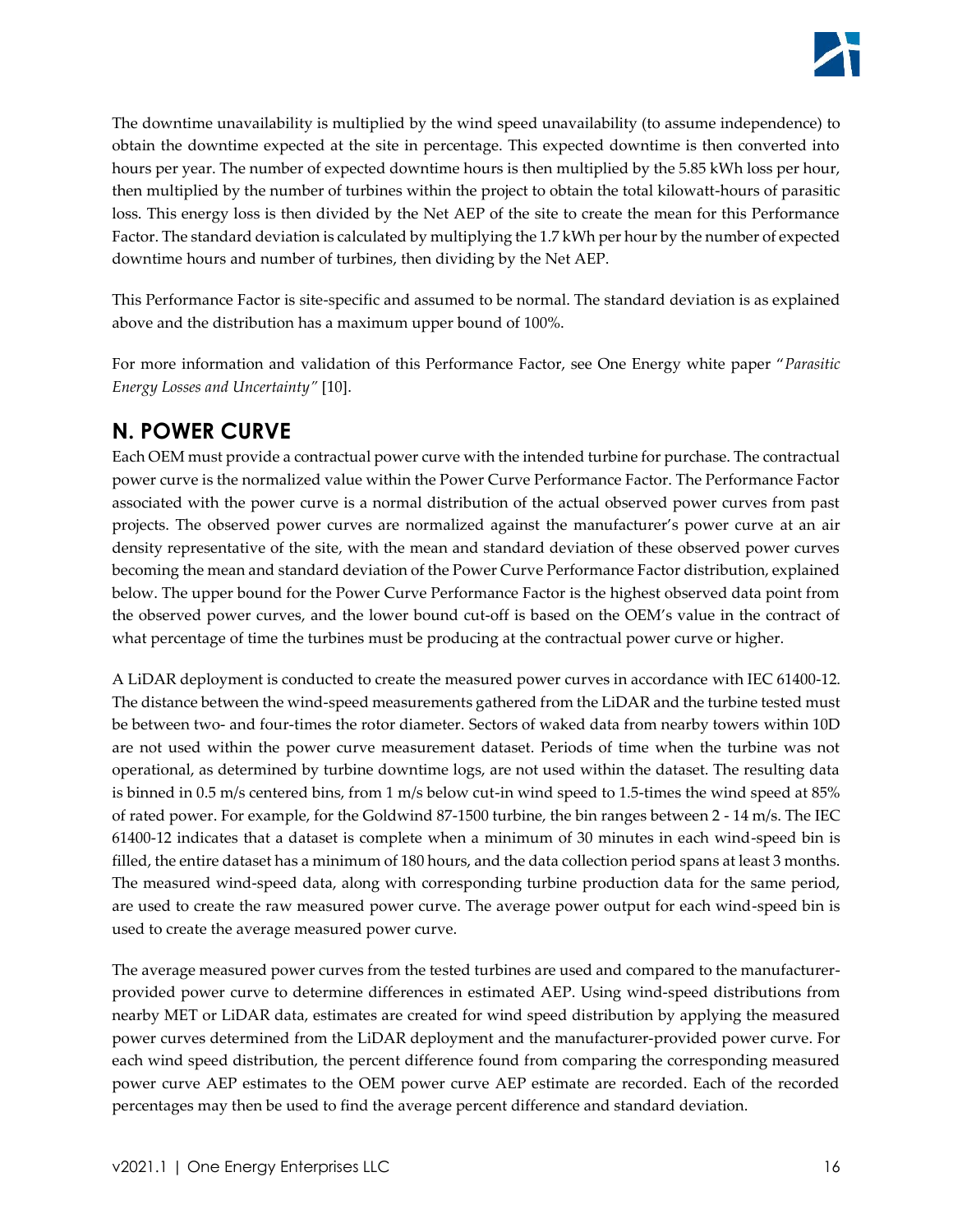This average percent difference in estimated AEP between measured and OEM power curves is used as the mean value for the Power Curve Performance Factor. The associated standard deviation of these percent differences is standard deviation for the Performance Factor. A lower bound is placed at the warrantied value, and no upper bound is placed. This distribution is assumed to be normal. For additional information and validation of this Performance Factor, see One Energy white paper "*Results of Power Curve Measurements at NFWC Using ZephIR LiDAR*" [11].

Should a turbine model be considered that One Energy does not have operational data for, One Energy will attempt to work with the OEM to acquire operational data for this analysis. If this is not possible, the performance factor will be a normal distribution with a mean of 100% and standard deviation determined from a study performed by AWS Truepower [12]. This study included an IEC-compliant power curve test for 24 turbines of varying manufacturers and reported the average difference between the AEP based on measured and advertised power curves. The average loss value reported from the study is used as 95<sup>th</sup> percentile within the assumed normal distribution (2x standard deviation). The standard deviation is then computed from that assumption and used within the Performance Factor. The distribution is assumed normal, a lower bound is placed at the warrantied value, and no upper bound is placed. This value is not site specific.

# <span id="page-16-0"></span>**O. POWER CURVE DEGRADATION**

The wear on turbine blades and other moving parts can potentially degrade turbine efficiency. The Power Curve Degradation Performance Factor takes this into consideration. An article from WindPower Monthly examined how capacity factor changed over time with wind turbines in Denmark [13]. The findings in this article are the basis for the Power Curve Degradation Performance Factor distribution. The result of this analysis was that the capacity factor decreases by 0.7 percentage points over the 20-year lifetime of the turbine for onshore turbines.

Using this information, a model is created to convert the project-specific Gross Annual Energy Production capacity factor that is determined from the WRA into a uniform distribution using the range of the 0.7 percentage-point decrease into percentage of annual energy production. The Power Curve Degradation Performance Factor is site specific and is not a normal distribution.

# <span id="page-16-1"></span>**P. SHEAR EXTRAPOLATION**

The Shear Extrapolation Performance Factor accounts for using the power law shear profile to extrapolate wind speeds measured at lower heights up to hub height. This extrapolation brings an uncertainty into the data and should be accounted for. If data is measured at hub height and no extrapolation is necessary, this Performance Factor is determined to have a mean of 100% and a standard deviation of 0%.

If data is not measured at hub height, whether from a MET or a LiDAR, extrapolation using the power law is conducted. This Performance Factor is assumed normal and has a mean of 100% to indicate no bias. An external white paper examined an experiment performed to determine the uncertainty associated with using the power law and log law to extrapolate wind speeds [14]. Depending on the extrapolation method and the terrain of the measurement site, the uncertainty value is taken from [Table 3.](#page-17-1)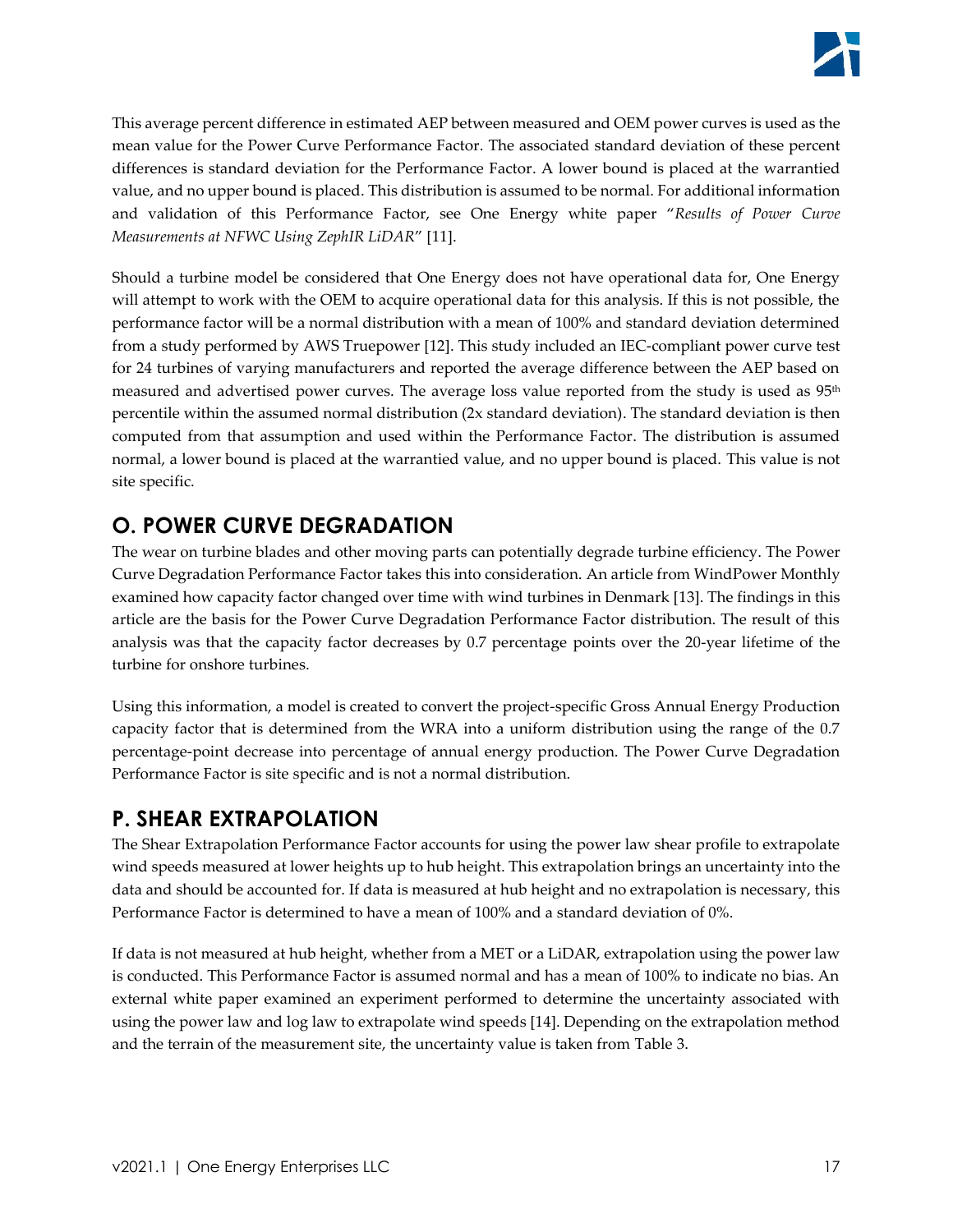| <b>VERTICAL EXTRAPOLATION SUMMARY AEP COMPARISONS</b> |                                                             |                           |  |  |
|-------------------------------------------------------|-------------------------------------------------------------|---------------------------|--|--|
|                                                       | Measured vs Power Law Extrap.<br>Measured vs Log Law Extrap |                           |  |  |
|                                                       | <b>Standard Deviation</b>                                   | <b>Standard Deviation</b> |  |  |
| All Sites                                             | 4.2%                                                        | 3.0%                      |  |  |
| <b>Flat Sites</b>                                     | $1.8\%$                                                     | l.9%                      |  |  |
| <b>Forested Sites</b>                                 | 7.0%                                                        | 5.0%                      |  |  |
| Hilly/Ridgeline Sites                                 | $3.6\%$                                                     | 2.5%                      |  |  |

*Table 3: Vertical Extrapolation Uncertainty [8]*

<span id="page-17-1"></span>The Shear Extrapolation Performance Factor uses the associated uncertainty from [Table 3](#page-17-1) as the standard deviation if wind speeds are extrapolated to hub height. This Performance Factor is site specific.

# <span id="page-17-0"></span>**Q. SHORT-TERM MEASURE-CORRELATE-PREDICT (MCP)**

The Measure-Correlate-Predict (MCP) Performance Factor is quantifies the uncertainty in correlating a short-term on- or near-site target dataset to a long-term reference dataset to predict long-term wind-speed estimates at a project site. An internal study was conducted to determine the uncertainty associated with different lengths of short-term on-site data. For the MCP Performance Factor, a mean of 100% is used, indicating no bias, and the standard deviation is based on the length of the short-term target dataset. The uncertainty is determined from [Table 4,](#page-18-2) which is a result from the internal study and number of months of target data.

For additional information and validation of this Performance Factor, see One Energy white paper "*Quantifying MCP AEP Uncertainty*" [15].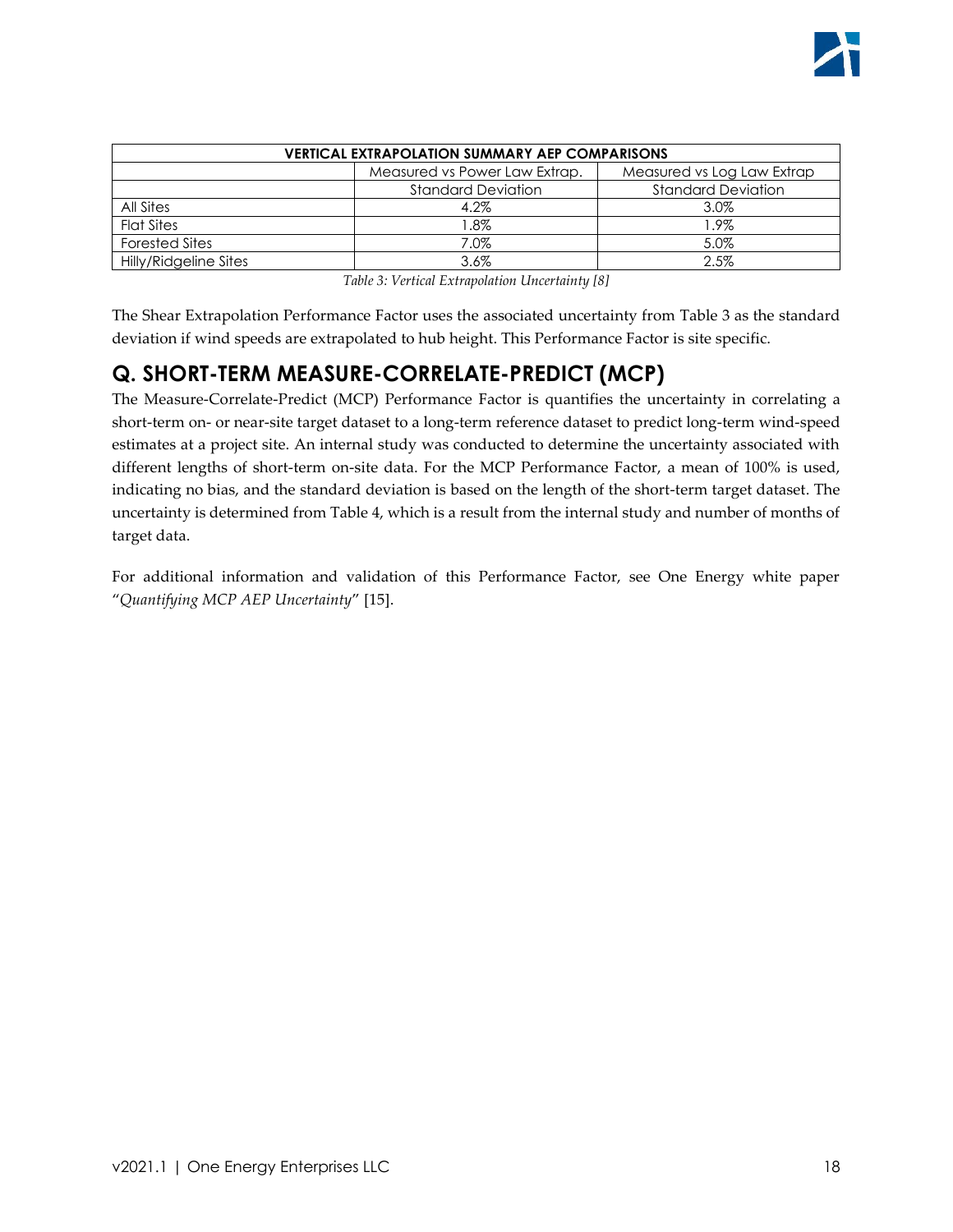| <b>MONTHS</b>   | <b>AEP UNCERT. EST.</b> |
|-----------------|-------------------------|
|                 | 8.96%                   |
| $\overline{2}$  | 5.98%                   |
| $\overline{3}$  | 4.41%                   |
| 4               | 3.44%                   |
| 5               | 2.67%                   |
| $\overline{6}$  | 2.23%                   |
| 7               | 1.81%                   |
| $\overline{8}$  | 1.50%                   |
| 9               | 1.31%                   |
| 10              | 1.11%                   |
| $\overline{11}$ | 0.93%                   |
| 12              | $0.84\%$                |
| 13              | 0.88%                   |
| 4               | 0.87%                   |
| 15              | 0.92%                   |
| 16              | 0.87%                   |
| 17              | 0.82%                   |
| 18              | 0.69%                   |
| 19              | 0.45%                   |
| 20              | 0.34%                   |
| 21              | 0.23%                   |
| $\overline{22}$ | 0.26%                   |
| 23              | 0.20%                   |

*Table 4: MCP Length Uncertainty*

### <span id="page-18-2"></span><span id="page-18-0"></span>**R. WAKE LOSS MODEL**

When modeling wake loss, there is uncertainty in the generated estimates due to the model and simplifying assumptions inherent to the model. Currently, One Energy uses its proprietary wake loss software to estimate the wake loss at the proposed sites when more than one turbine is sited. This software utilizes the N.O. Jensen Model, which is a simple, yet effective, wake loss model within the industry.

There is a 15% model uncertainty in the wake loss estimate from the Jensen model [16]. To determine the standard deviation for this Performance Factor, the determined wake loss estimate, which is in percentage loss of energy production, is multiplied by 15%. The total wake loss for the entire project is used as opposed to the individual turbine wake loss percentages. The mean is 100%, which is indicative of no bias. This Performance Factor is site specific and is only applicable when more than one turbine is being assessed. Should another wake loss model be used, a similar process will be used to calculate the Performance Factor.

### <span id="page-18-1"></span>**S. WIND FLOW MODEL**

For some WRAs, a wind flow model may be used to estimate the wind resource variability across the project area and to generate energy production estimates at each turbine location. If a wind flow model was used, an associated wind flow model uncertainty should be used for the Wind Flow Model Performance Factor. The Wind Flow Model Performance Factor depends on the specific wind flow model used and the modeled site. Each wind flow model will need its own uncertainty distribution.

One Energy uses the Continuum wind flow model and has documented the uncertainty values associated with the model within an internal study.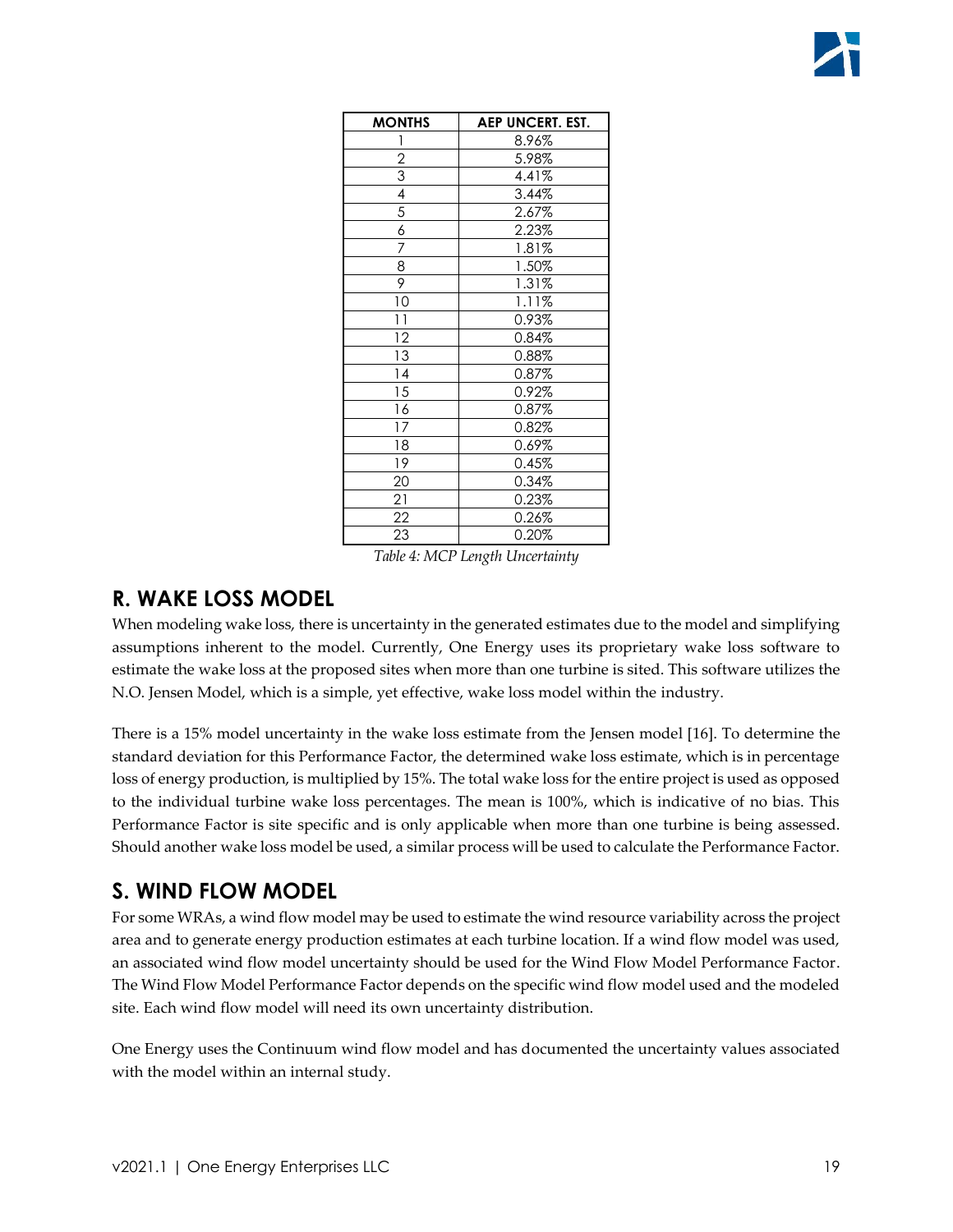

For more information and validation, see One Energy white paper "*Estimating Continuum Wind Flow Model Uncertainty*" [17].

### <span id="page-19-0"></span>**T. WIND ROSE SENSITIVITY**

The Wind Rose Sensitivity Performance Factor accounts for the annual variability in wake loss from upwind turbines. This Performance Factor is only applicable when more than one turbine is being assessed.

Using the Site MCP dataset, a wind direction distribution for each year is calculated. These wind direction distributions are then put through the Jensen wake loss model to calculate expected wake at each turbine within the project. For each year, the average wake loss at each turbine is calculated and then averaged across the entire project.

Using each year of project average wake loss, a standard deviation is calculated. The Wind Rose Sensitivity Performance factor is assumed normal with a mean of 100% to indicate no bias. This Performance Factor is site-specific.

# <span id="page-19-1"></span>**4. COMPOSITE PERFORMANCE DISTRIBUTION**

A probability dataset is created for each Performance Factor by utilizing a Monte Carlo Method. One hundred thousand trials are performed. Each Performance Factor is considered independent and a unique random number is generated for each throughout each trial. The random number is determined to be the CDF value for that sample, and the probability of the energy production percentage related to the random CDF value is compiled into a probability dataset for each Performance Factor.

Within the individual trial, the effect of each Performance Factor is calculated and then is combined with the other Performance Factors by the statistical rule of multiplication, assuming independence, to find the total effect on energy production. This same process is completed for the full number of trials. A new probability dataset encompassing the results of all trials is created, and a new distribution is determined, called the Composite Performance Distribution.

**The following information is presented in PPR Section 3 – Composite Performance Distribution:**

**1) Plot of the Composite Performance Distribution**

# <span id="page-19-2"></span>**5. FULLY-BURDENED AEP & EXCEEDANCE VALUES**

From the Composite Performance Distribution, a cumulative density function is derived. At each integer interval from the CDF of the Composite Performance Distribution from 1 through 99, a Scale Factor is found. Each integer interval corresponds to a P-Value (i.e. interval 40 is representative of P40) with its associated Scale Factor. The Scale Factor for each P-Value integer is applied to the Net Energy Production (determined in the WRA) to obtain the exceedance energy production value for the specific P-Value.

# <span id="page-19-3"></span>**A. PRODUCTION P-VALUES**

One Energy calculates all energy production P-Values from P1 through P99. Only specific P-Values are shown within the PPR document: P1, P10, P50, P75, P90, P95, and P99. These P-Values are explicitly shown to demonstrate energy production spread and full uncertainty estimates in line with the industry. The end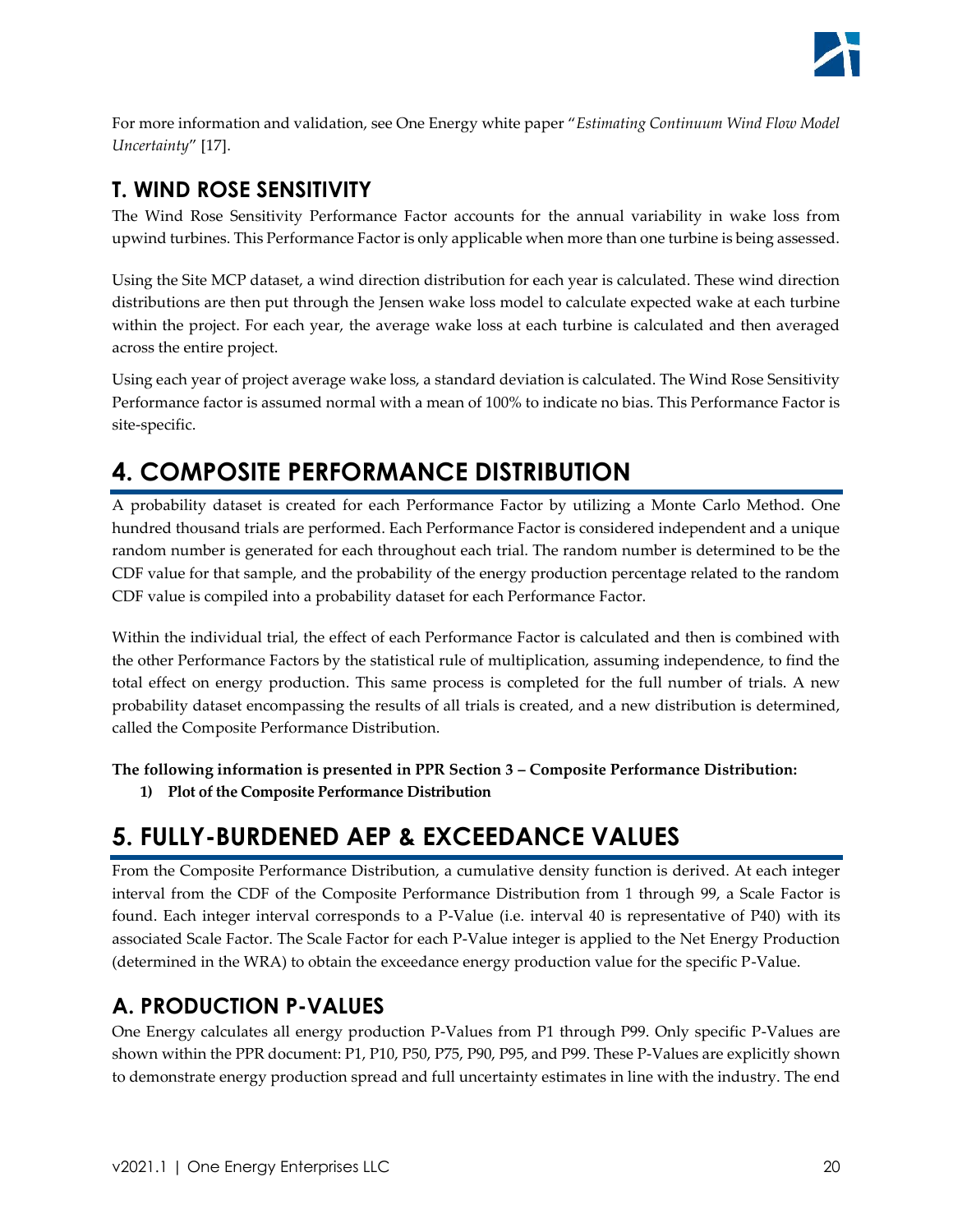

result is a fully-burdened P50 energy production value and the spread associated with site-specific uncertainties.

**The following information is presented in PPR Section 4A – Production P-Values:**

- **1) Table with the Net AEP Scale Factors**
- **2) Table with annual energy productions values at P1, P10, P50, P75, P90, P95, and P99**
- **3) Table with annual capacity factors at P1, P10, P50, P75, P90, P95, and P99**
- **4) Table with monthly energy production at P1, P10, P50, P75, P90, P95, and P99**

### <span id="page-20-0"></span>**B. P50 ANNUAL ENERGY PRODUCTION 12X24**

A 12x24 energy production table shows diurnal and seasonal trends expected from the site-specific project. A Net AEP 12x24 is displayed within the WRA and only contains wake effects. This P50 Energy Production 12x24 includes both wake and all other factors that affect production, as included within this document.

A Scaling Ratio is found between each month's P50 energy production and the corresponding monthly Net AEP. This Scaling Ratio is applied to all hours of the day within the specified month of the Net AEP 12x24 and repeated for each month. All hours within a single month are scaled using the same ratio and the ratios are not adjusted diurnally.

**The following information is presented in PPR Section 4B –P50 12x24:**

**1) Table of the fully burdened P50 Energy Production 12x24** 

# <span id="page-20-1"></span>**6. PROSPECTING ANTICIPATED ENERGY PRODUCTION**

During the Prospecting (Initial Evaluation) stage of project development, a Preliminary Site Wind Assessment is conducted. As detailed in the Wind Resource Assessment methodology Section 10: Prospecting Wind Assessment, a Baseline AEP with wake loss is determined.

A region-appropriate average P50 Scale Factor is applied to the Baseline AEP with wake loss to create the Anticipated AEP and Anticipated Capacity Factor. Past project P50 Scale Factors are used to create the region-appropriate average P50 Scale Factor. If there is no region-appropriate average P50 Scale Factor, a preliminary Composite Performance Distribution is created with reasonable estimates of each Performance Factor and the P50 Scale Factor from that is used.

This Anticipated AEP is a preliminary production estimate used within financial modeling for the project.

# <span id="page-20-2"></span>**7. CONCLUSION**

One Energy conducts a project performance analysis that is necessary for energy production estimates for a proposed project. In the PPR, the following are included: Performance Factors and their distribution information, figures of each Performance Factor probability density function, the Composite Performance Distribution, the range of P-values for annual energy production, and the exceedance table for a site-specific project. The result of the PPR is a fully burdened annual P50 energy production.